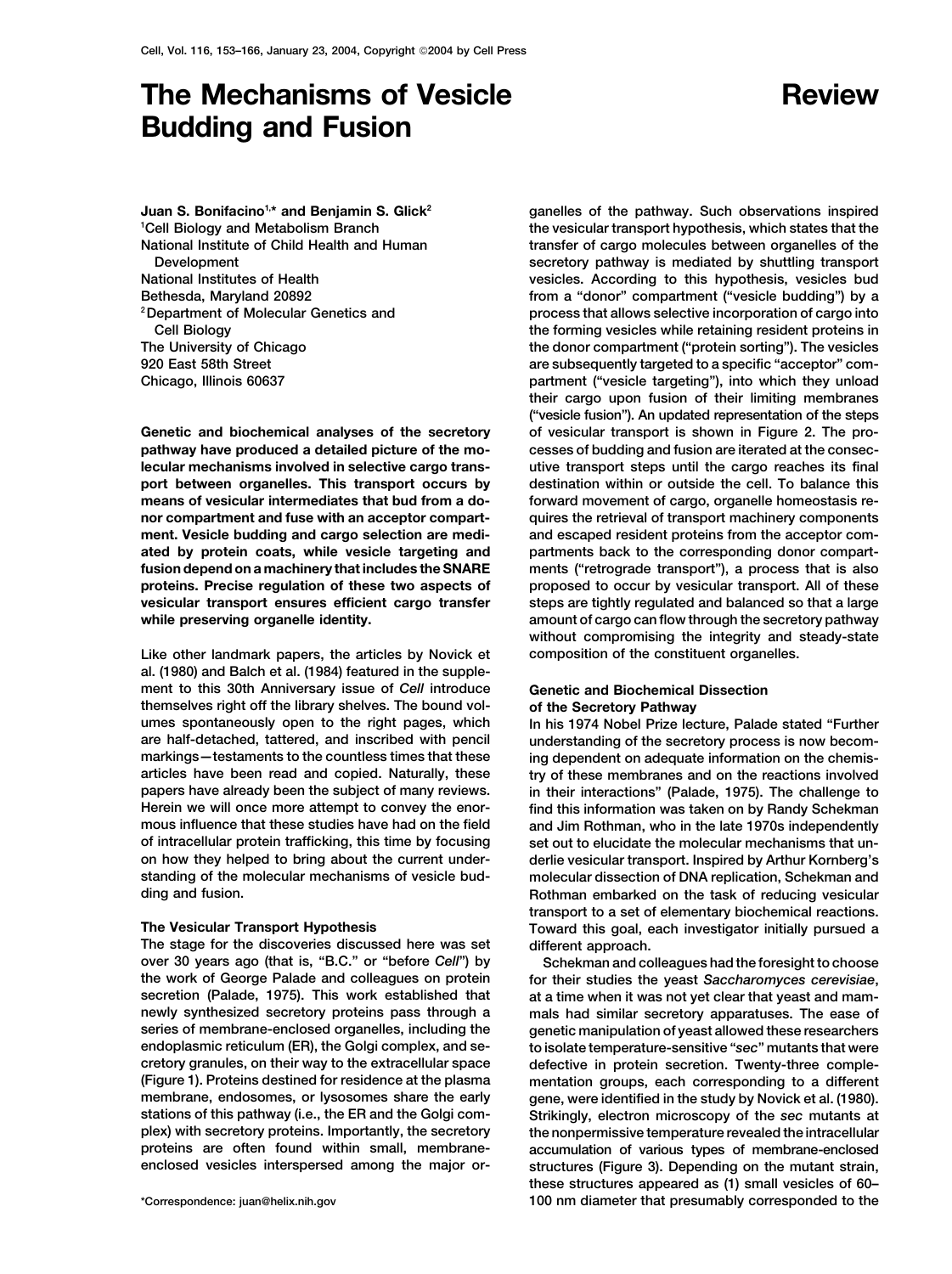

### **Figure 1. Intracellular Transport Pathways**

**The scheme depicts the compartments of the secretory, lysosomal/vacuolar, and endocytic pathways. Transport steps are indicated by arrows. Colors indicate the known or presumed locations of COPII (blue), COPI (red), and clathrin (orange). Clathrin coats are heterogeneous and contain different adaptor and accessory proteins at different membranes. Only the function of COPII in ER export and of plasma membraneassociated clathrin in endocytosis are known with certainty. Less well understood are the exact functions of COPI at the ERGIC and Golgi complex and of clathrin at the TGN, early endosomes, and immature secretory granules. The pathway of transport through the Golgi stack is still being investigated but is generally believed to involve a combination of COPI-mediated vesicular transport and cisternal maturation (Pelham and Rothman, 2000). Additional coats or coat-like complexes exist but are not represented in this figure.**

**cup-shaped membranous organelle (the "Berkeley that each of these structures represented an exagger-**

**transport carriers, (2) an enlarged ER network, or (3) a complex. Schekman and colleagues quickly recognized body"), which was later identified as an abnormal Golgi ated secretory pathway intermediate that had accumu-**



# **Figure 2. Steps of Vesicle Budding and Fusion**

**(1) Initiation of coat assembly. The membrane-proximal coat components (blue) are recruited to the donor compartment by binding to a membrane-associated GTPase (red) and/or to a specific phosphoinositide. Transmembrane cargo proteins and SNAREs begin to gather at the assembling coat. (2) Budding. The membrane-distal coat components (green) are added and polymerize into a mesh-like structure. Cargo becomes concentrated and membrane curvature increases. (3) Scission. The neck between the vesicle and the donor compartment is severed either by direct action of the coat or by accessory proteins. (4) Uncoating. The vesicle loses its coat due to various events including inactivation of the small GTPase, phosphoinositide hydrolysis, and the action of uncoating enzymes. Cytosolic coat proteins are then recycled for additional rounds of vesicle budding. (5) Tethering. The "naked" vesicle moves to the acceptor compartment, possibly guided by the cytoskeleton, and becomes tethered to the acceptor compartment by the combination of a GTP bound Rab and a tethering factor. (6) Docking. The v- and t-SNAREs assemble into a four-helix bundle. (7) This "***trans***-SNARE complex" promotes fusion of the vesicle and acceptor lipid bilayers. Cargo is transferred to the acceptor compartment, and the SNAREs are recycled as shown in Figure 7B.**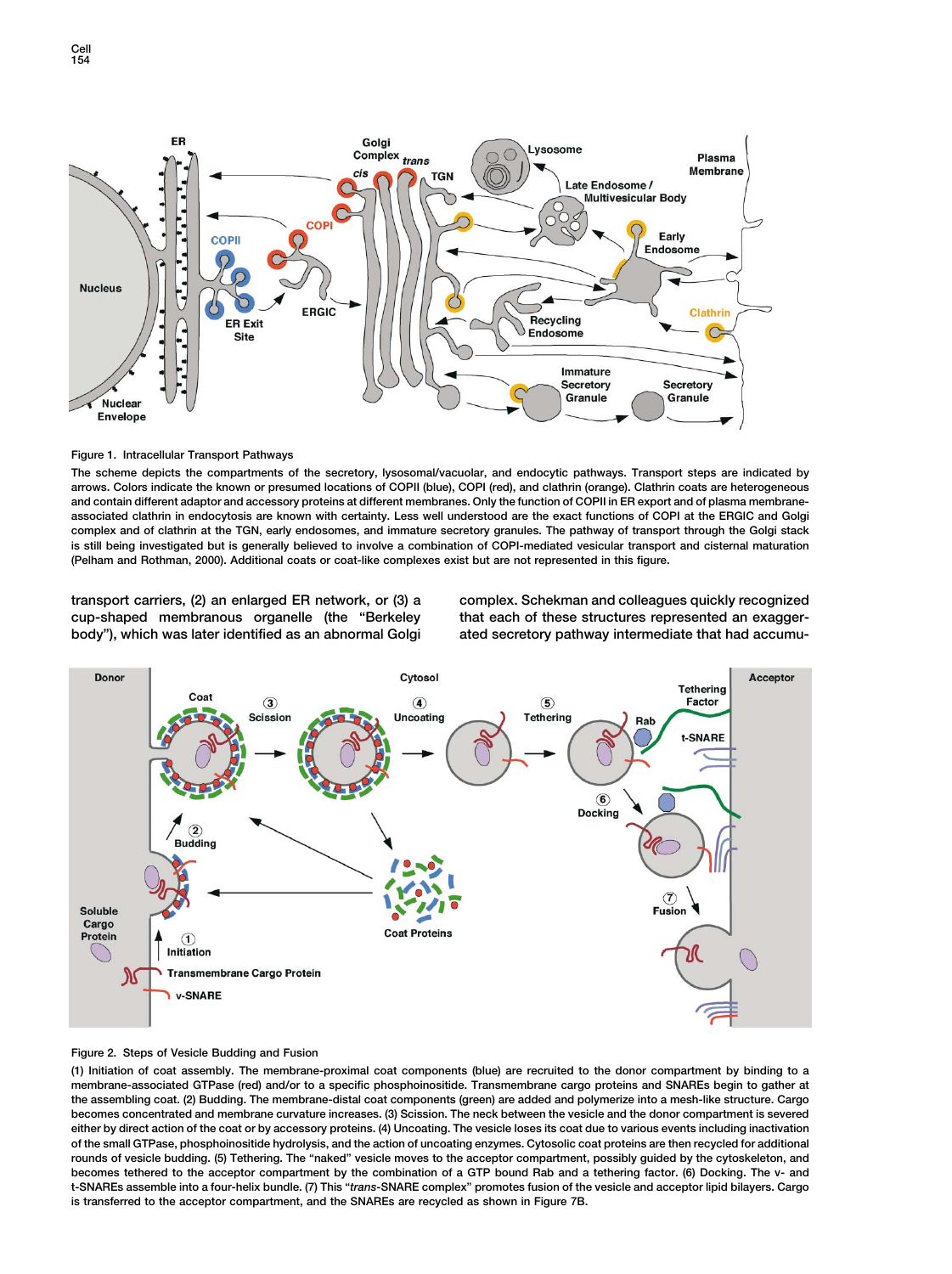

**Figure 3. Electron Micrographs of** *S. cerevisiae sec* **Mutants Incubated at the Nonpermissive Temperature of 37C**

**The mutant strains shown in this figure illustrate the accumulation of transport vesicles (A), the expansion of the ER (B), and the expansion of the Golgi complex ("Berkeley body") (C). Symbols: ves, vesicles; va, vacuole; er, endoplasmic reticulum; n, nucleus; nm, nuclear membrane; np, nuclear pore; Bb, Berkeley body. Pictures reprinted from Novick et al. (1980).**

**lated due to a specific block in protein transport. Subse- fication of various components involved in vesicle budquent identification of the genes that were defective in ding and fusion. these** *sec* **mutants revealed a fascinating array of novel Strikingly, these disparate methodologies converged proteins involved at multiple stages of the secretory with the discovery that two of the genetically identified pathway (a list of the 23 original** *SEC* **genes and their Sec proteins were orthologous to biochemically identiprotein products is shown in Table 1 of Schekman and fied proteins required for intra-Golgi transport (Wilson**

lem using a completely different strategy. Few had con-served vesicular transport machinery, which can be dis**templated studying cell biological processes by in vitro sected using both genetic and biochemical tools. A powreconstitution, but these researchers devised an inge- erful synergy developed from the combined use of these nious cell-free assay to measure protein transport be- approaches in many laboratories. The results have protween cisternae of the mammalian Golgi complex (Balch duced a detailed molecular picture of the mechanisms et al., 1984; Balch, 2004) (Figure 4). This assay consisted of trafficking in the secretory pathway and the related of incubating (1) a "donor" Golgi fraction derived from endocytic and vacuolar/lysosomal targeting pathways. Vesicular Stomatitis Virus (VSV)-infected cells lacking Central to these mechanisms are the two most critical the enzyme N-acetylglucosamine (GlcNAc) transferase events in the lifetime of a transport vesicle, namely bud-I, (2) an "acceptor" Golgi fraction prepared from un- ding and fusion. infected wild-type cells, (3) UDP-3 H-GlcNAc as a radiolabeled substrate for GlcNAc transferase I, (4) cytosol, Role of Protein Coats in Vesicle Budding and (5) ATP. Transport between the donor and acceptor and Cargo Selection compartments was measured by the incorporation of The budding of transport vesicles and the selective in-**<sup>3</sup>H-GlcNAc into the VSV-G glycoprotein, which was iso**lated by immunoprecipitation. Combining this cell-free mediated by protein coats (Kirchhausen, 2000; Bonifac-**

**Novick [2004]). et al., 1989; Griff et al., 1992). The implication of this Rothman and colleagues addressed the same prob- finding was profound: yeast and mammals share a con-**

**corporation of cargo into the forming vesicles are both <sup>3</sup> assay with classical protein purification led to the identi- ino and Lippincott-Schwartz, 2003) (Figure 2). These**

| Table 1. Components of the COPII ER Export Machinery |                                         |                                                                                                                                  |  |  |
|------------------------------------------------------|-----------------------------------------|----------------------------------------------------------------------------------------------------------------------------------|--|--|
| <b>Yeast Proteins</b>                                | Human Orthologs                         | <b>Functions and/or Properties</b>                                                                                               |  |  |
| Sar1p                                                | Sar1a,<br>Sar1b                         | Small GTP binding protein of the Ras superfamily                                                                                 |  |  |
| Sec23p                                               | Sec23A,<br>Sec23B                       | Sar1p•GTP binding subunit; GTPase-activating protein (GAP) for Sar1p                                                             |  |  |
| Sec24p,<br>Lst1p,<br>lss1p                           | Sec24A,<br>Sec24B,<br>Sec24C,<br>Sec24D | Cargo binding subunit                                                                                                            |  |  |
| Sec13p                                               | Sec13                                   | Component of the membrane-distal layer of COPII coat; probably contains $\beta$ -propeller<br>domain                             |  |  |
| Sec31p                                               | Sec31A,<br>Sec31B                       | Component of the membrane-distal layer of COPII coat; probably contains $\beta$ -propeller<br>domain                             |  |  |
| Sec16p                                               | <b>Unknown</b>                          | Scaffold protein at ER exit sites; large hydrophilic protein that is peripherally but tightly<br>associated with the ER membrane |  |  |
| Sec12p                                               | Sec12 (PREB)                            | Guanine nucleotide exchange factor (GEF) for Sar1p; type II transmembrane protein<br>with probable $\beta$ -propeller domain     |  |  |
| Sed4p                                                | <b>Unknown</b>                          | Sec12p homolog devoid of Sar1p-GEF activity; putative Sar1p GAP inhibitor                                                        |  |  |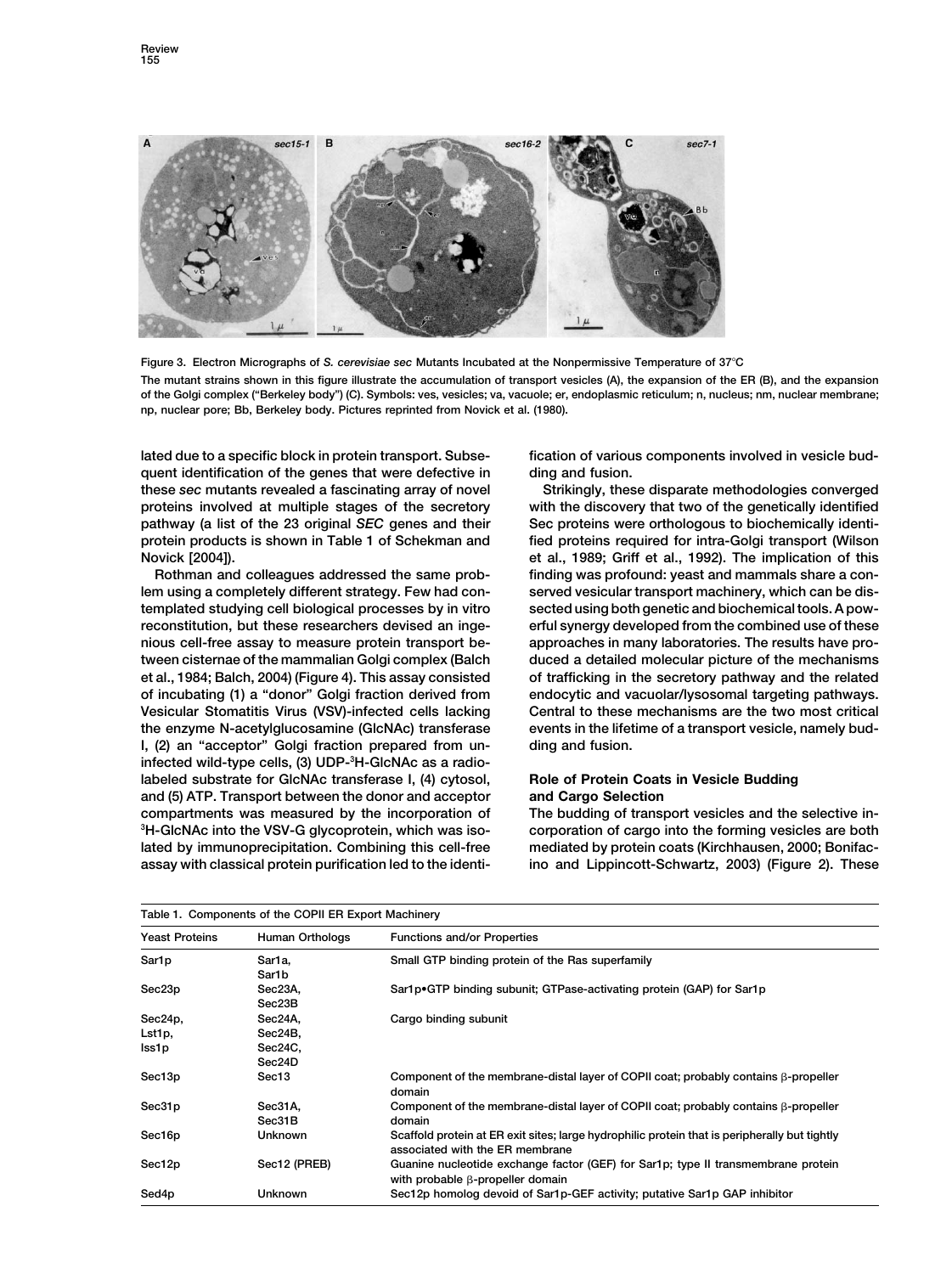

**Figure 4. Schematic Representation of the In Vitro Assay for Protein Transport between Donor and Acceptor Golgi Compartments See text for details. Reprinted from Balch et al. (1984).**

**coats are supramolecular assemblies of proteins that Schekman, 1993). Sed4p, a Sec12p homolog that may are recruited from the cytosol to the nascent vesicles. function as an inhibitor of GTP hydrolysis by Sar1p (Gi-The coats deform flat membrane patches into round meno et al., 1995; Saito-Nakano and Nakano, 2000), is buds, eventually leading to the release of coated trans- likely to be specific to** *S. cerevisiae* **and closely related port vesicles. The coats also participate in cargo selec- species (Payne et al., 2000). Orthologs of the other struction by recognizing sorting signals present in the cyto- tural and regulatory COPII components exist in higher solic domains of transmembrane cargo proteins. Vesicle eukaryotes, including mammals (Table 1) (Bock et al., budding and cargo selection at different stages of the 2001). There are two additional paralogs of Sec24p in exocytic and endocytic pathways are mediated by dif-** *S. cerevisiae* **(Lst1p and Iss1p) and two or more paralogs ferent coats and sorting signals. The first coats to be of Sar1p, Sec23p, Sec24p, and Sec31p in humans (Table identified and characterized contained a scaffold pro- 1). This diversification of COPII subunits likely endows tein, clathrin, as their main constituent (Roth and Porter, the coat with the ability to sort different cargo proteins 1964; Pearse, 1975). Clathrin coats were initially as- and to be differentially regulated (Roberg et al., 1999; sumed to participate in most, if not all, vesicular trans- Shimoni et al., 2000). Apart from Sar1p, the subunits of port steps within the cell. However, later studies demon- the COPII coat are structurally distinct from those of the strated that the function of these coats was restricted COPI and clathrin coats. The relative simplicity of COPII, to post-Golgi locations including the plasma membrane, as well as its unique role in ER export, have facilitated the** *trans***-Golgi network (TGN), and endosomes. A major the analysis of its assembly and function. discovery by the Rothman and Schekman labs was the** *Coat Assembly* **existence of non-clathrin coats that mediate vesicular The COPII coat assembles by the stepwise deposition of transport in the early secretory pathway (Waters et al., Sar1p•GTP, Sec23p•Sec24p, and Sec13p•Sec31p onto 1991; Barlowe et al., 1994). One of these coats, COPII, sites where newly synthesized proteins exit from the ER is now known to mediate export from the ER to either (Figure 5). These ER exit sites (also known as transitional the ER-Golgi intermediate compartment (ERGIC) or the ER sites) are generally devoid of ribosomes and range** Golgi complex (Barlowe et al., 1994), while another coat, in complexity from discrete buds on the nuclear enve-**COPI, is involved in intra-Golgi transport and retrograde lope to convoluted networks of tubules and vesicles transport from the Golgi to the ER (Letourneur et al., (Bednarek et al., 1995; Orci et al., 1991; Bannykh and 1994). Of the various protein coats that have been identi- Balch, 1997). The more elaborate ER exit sites are longfied to date, COPII is one of the best understood and lived membrane subdomains from which COPII vesicle the one that we will use as an example in our discussion budding occurs repeatedly (Hammond and Glick, 2000; of vesicle budding. Stephens et al., 2000). At present, it is unclear what**

**among the greatest achievements to emerge from the protein (Espenshade et al., 1995). Sec16p interacts with** sec mutant screen. In S. cerevisiae, the core COPII Sec23p, Sec24p, and Sec31p via different domains (Es**components are the small Ras-like GTPase Sar1p, the penshade et al., 1995; Shaywitz et al., 1997) and may** Sec23p•Sec24p subcomplex, and the Sec13p•Sec31p serve as scaffold for the nucleation or stabilization of **subcomplex (Table 1) (Barlowe et al., 1994). Sar1p to- the assembling coat (Supek et al., 2002). It is likely that gether with Sec23p•Sec24p form the membrane-proxi- Sec16p acts in conjunction with the transmembrane mal layer of the coat, while Sec13p•Sec31p forms a protein Sec12p to recruit GTP bound Sar1p to the ER second, membrane-distal layer (Figure 5). Additional membrane. Sar1p•GTP associates with the lipid bilayer regulatory proteins (Table 1) participate in COPII assem- through a hydrophobic amino-terminal extension and bly, including Sec16p, a putative scaffold protein (Es- recruits its effector, the Sec23p•Sec24p subcomplex, penshade et al., 1995), and Sec12p, a guanine nucleo- through interactions with two "switch" regions charactide exchange factor (GEF) for Sar1p (Barlowe and teristic of Ras superfamily proteins (Huang et al., 2001;**

**Composition of COPII marks these sites for COPII recruitment.** A candidate **The identification and characterization of COPII are for this role is Sec16p, a large peripheral ER membrane**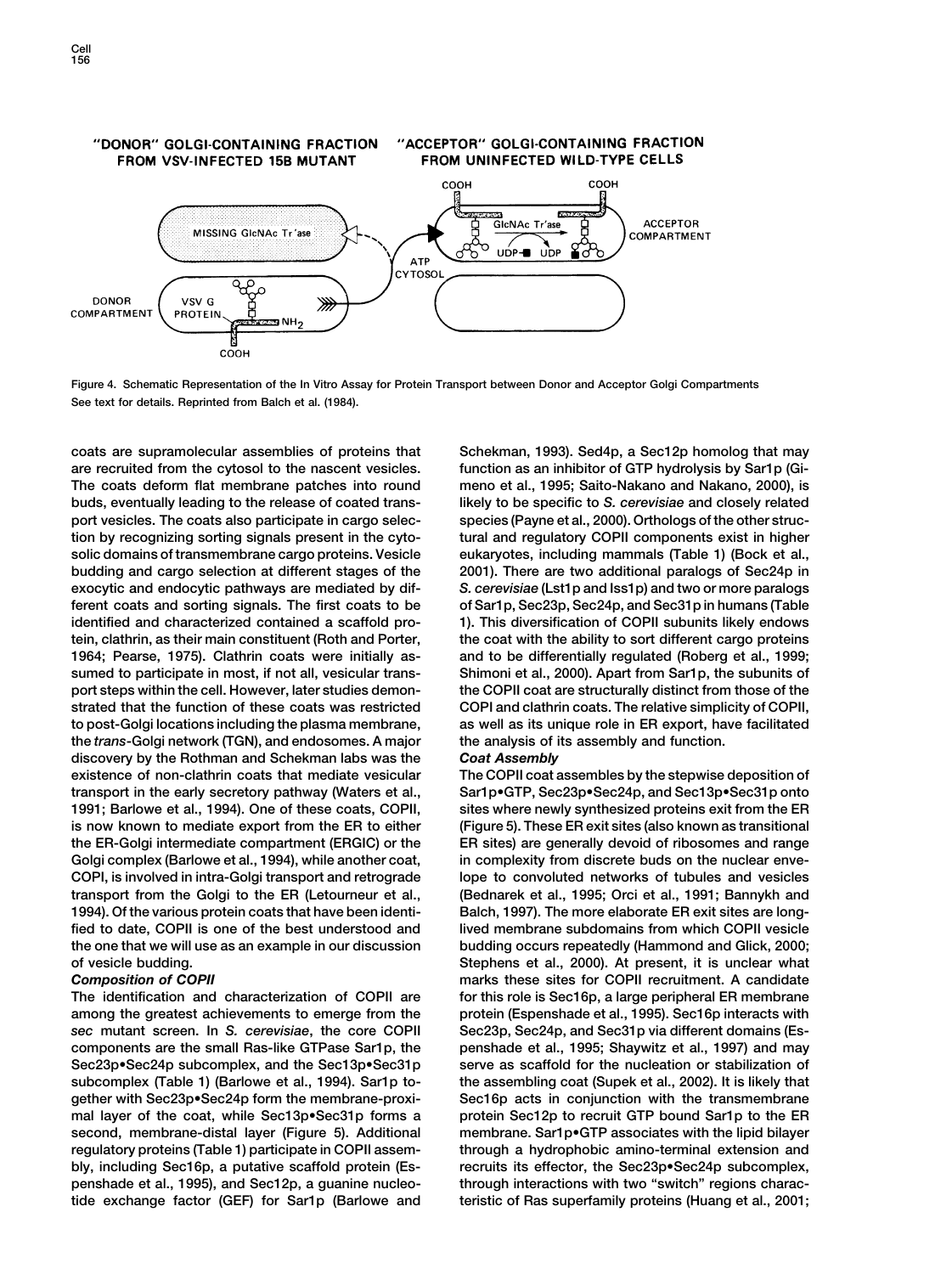

# **Figure 5. Assembly of COPII**

**Cytosolic Sar1p•GDP is converted to membrane bound Sar1p•GTP by the transmembrane protein Sec12p. Sar1p•GTP recruits the Sec23p• Sec24p subcomplex by binding to Sec23p, forming the "pre-budding complex". Transmembrane cargo proteins gather at the assembling coat by binding to Sec24p. The Sec13p•Sec31p subcomplex polymerizes onto Sec23p•Sec24p and crosslinks the pre-budding complexes. Cargo proteins are further concentrated. The depictions of Sar1p, Sec23p, and Sec24p are surface representations from the crystal structures of these proteins (Bi et al., 2002). The Sec13p•Sec31p complex is represented as an elongated, five-globular domain structure based on electron microscopy (Lederkremer et al., 2001). Sec16p and Sed4p also participate in the assembly of COPII, but are not represented here because their roles are less well understood. See text for additional details.**

**involves both GTP-independent and GTP-dependent re- solic domains of transmembrane cargo proteins could actions that cooperate to deposit the coat at ER exit act as secondary membrane tethers or could modulate sites.**

**Sar1p•GTP together with Sec23p•Sec24p constitute the so-called "pre-budding complex," which has recently been analyzed by electron microscopy (Lederkremer et al., 2001; Matsuoka et al., 2001) and X-ray crystallography (Bi et al., 2002). This complex has the appearance of a bow tie with one side corresponding to Sec23p and the other to Sec24p (Bi et al., 2002) (Figure 6). Sec23p makes direct contact with Sar1p•GTP (Bi et al., 2002), while Sec24p participates in cargo recognition (see below). Once assembled onto membranes, the pre-budding complex recruits the Sec13p•Sec31p subcomplex, which consists of two Sec13p and two Sec31p subunits (Lederkremer et al., 2001). Sec13p• Sec31p appears by electron microscopy as a flexible, elongated structure that polymerizes to form a meshlike scaffold (Lederkremer et al., 2001; Matsuoka et al., 2001). Sec23p stimulates the GTP hydrolysis activity of Sar1p (Yoshihisa et al., 1993) by contributing an "arginine finger" that pokes into the GTP binding site and aids catalysis (Bi et al., 2002). This activity of Sec23p as a GTPase-activating protein (GAP) is augmented approximately ten-fold by addition of Sec13p•Sec31p (Antonny et al., 2001). A paradoxical implication of this mechanism is that COPII coat assembly should trigger disassembly by promoting GTP hydrolysis. How can the COPII coat polymerize to cover a forming vesicle if the basic unit of the polymer is unstable? A possible explanation is that the kinetics of GTP hydrolysis might be Figure 6. Surface Representation of the Crystal Structure of the Pre-Budding Complex**<br>Case there would be time for a vesicle to form before The locations of the A, B, and Arg342 sites for binding different ER **The locations of the A, B, and Arg342 sites for binding different ER**<br>case there would be time for a vesicle to form before export signals are indicated. The membrane apposed to the concave the coat fell apart. Alternatively, GTP hydrolysis might<br>cause Sar1p to be released from the coat while the other<br>image is rotated by 120° along a longitudinal axis relative to the top

**Bi et al., 2002). The initiation of COPII assembly thus ity in the absence of Sar1p•GTP. In addition, the cyto-**



**subunits remained assembled on the membrane. The image. Adapted from Mossessova et al. (2003) and Miller et al. polymeric nature of the coat could provide kinetic stabil- (2003). Images were generated using GRASP (Nicholls et al., 1991).**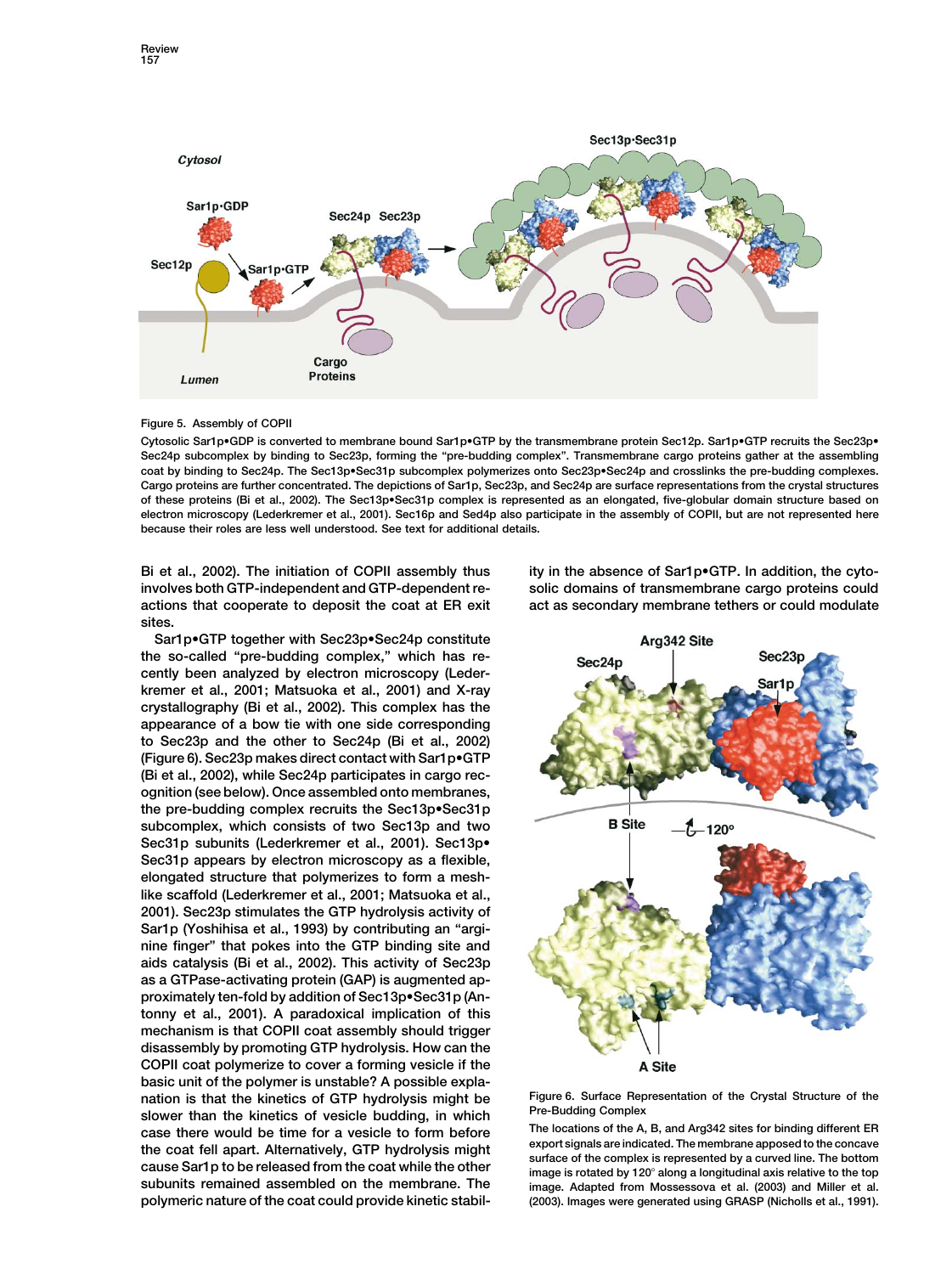| <b>Proteins</b>    | <b>Functions</b>                                                                                                                  | Signals          |
|--------------------|-----------------------------------------------------------------------------------------------------------------------------------|------------------|
| Sys1p              | Golgi protein; high copy suppressor of ypt6 mutants                                                                               | DLE              |
| Gap1p              | General amino acid permease                                                                                                       | <b>DID</b>       |
| VSV-G              | Envelope glycoprotein of vesicular stomatitis virus                                                                               | <b>YTDIE</b>     |
| <b>Kir2.1</b>      | Inwardly rectifying potassium channel                                                                                             | <b>FCYENE</b>    |
| <b>Kir1.1</b>      | Inwardly rectifying potassium channel                                                                                             | <b>VLSEVDETD</b> |
| Prm <sub>8p</sub>  | Pheromone-regulated membrane protein                                                                                              |                  |
| ERGIC53            | Mammalian type I transmembrane lectin; ER export receptor for subset of glycoproteins; homolo-<br>gous to yeast Emp46p and Emp47p | FF<br>FF         |
| hp24 $\delta_1$    | p24 family member; putative ER export receptor; homologous to yeast Erv25p and Emp24p                                             |                  |
| Erv46p             | ER vesicle transmembrane protein; part of a complex with Erv41p                                                                   |                  |
| Erv41p             | ER vesicle transmembrane protein; part of a complex with Erv46p                                                                   | FF<br>EY<br>IL   |
| Emp46p             | Type I transmembrane lectin; cycles between the ER and the Golgi; homologous to Emp47p                                            | YYM, LL          |
| Emp47p             | Type I transmembrane lectin; cycles between the ER and the Golgi; homologous to Emp46p                                            | 쁘                |
| Erv <sub>25p</sub> | p24 family member; putative ER export receptor; part of a complex with Emp24p                                                     | EF, LV           |
| Emp24p             | p24 family member; ER export receptor for Gas1p; part of a complex with Erv25p                                                    | FF, LV           |
| Sed5p              | Golgi t-SNARE                                                                                                                     | YNNSNPF, LMLME   |
| Bet1p              | <b>ER-Golgi v-SNARE</b>                                                                                                           | <b>LASLE</b>     |
| GaIT2              | Golgi enzyme                                                                                                                      | RR               |
| GalNAcT            | Golgi enzyme                                                                                                                      | RR               |

**explanations would imply that Sar1p•GTP is dispens- sova et al., 2003). Sec24p displays at least three distinct able for the integrity of the central area of the coat and signal binding sites termed "A," "B," and "Arg342" (this is required only to stabilize the coat edges (Antonny and latter site is named after an arginine residue that is criti-**

**in COPII-coated buds and vesicles prior to export from may interact with export signals different from those the ER (Balch et al., 1994; Malkus et al., 2002). Most recognized by Sec24p. In addition, Sar1p may particitransmembrane cargo proteins exit the ER by binding pate in signal recognition either by direct binding to the directly to COPII (Kuehn et al., 1998; Aridor et al., 1998; signals or by allosteric modulation of Sec24p (Springer Votsmeier and Gallwitz, 2001), but some transmembrane and Schekman, 1998; Aridor et al., 1998; Giraudo and**

and most soluble cargo proteins bind indirectly to COPII Maccioni, 2003). In this regard, it is interesting that muta-<br>through transmembrane export receptors (Table 2) (Ap-<br>penzeller et al., 1999; Muniz et al., 2000; Power **interpretally** FY, LL, or IL (F is phenylalanine, Y is tyrosine, M is<br>
methionine, L is leucine, and I is isoleucine) (Kappeler of the curvature of COPII-coated buds comes from the<br>
et al. 1997: Nakamura et al. 1998). In et al., 1997; Nakamura et al., 1998). In addition, a di-<br>basic [RK]X[RK] (R is arginine and K is lysine) motif a positively charged, concave surface that likely apposes<br>has recently been shown to promote ER exit of Golgi t **glycosyltransferases (Giraudo and Maccioni, 2003). Yet 2002) (Figure 6). The contribution of the Sec13p•Sec31p other signals consist of longer sequences, folded deter- subcomplex to membrane deformation is still not clear, minants, or combinations of any of the above (Table 2). although this subcomplex might stabilize the curvature The involvement of so many different signals in the same sorting step implies the existence of either multiple bind- in vesicle formation is scission of the neck of the bud. ing sites on the same recognition protein or a family To date, no proteins have been identified as being speof recognition proteins. Both of these solutions have cifically involved in this process. One possibility is that evolved for COPII. Genetic, biochemical, and structural coat polymerization itself may drive membrane scission analyses have demonstrated that most ER export sig- by closing the spherical COPII cage.**

**the GAP activity of Sec23p. Any of these alternative nals bind to Sec24p (Miller et al., 2002, 2003; Mosses-Schekman, 2001). cal for binding of Sec22p) (Miller et al., 2003; Mosses-***Cargo Selection* **sova et al., 2003) (Figure 6). The Sec24p paralogs Lst1p The majority of cargo proteins are actively concentrated (Roberg et al., 1999) and Iss1p (Kurihara et al., 2000)**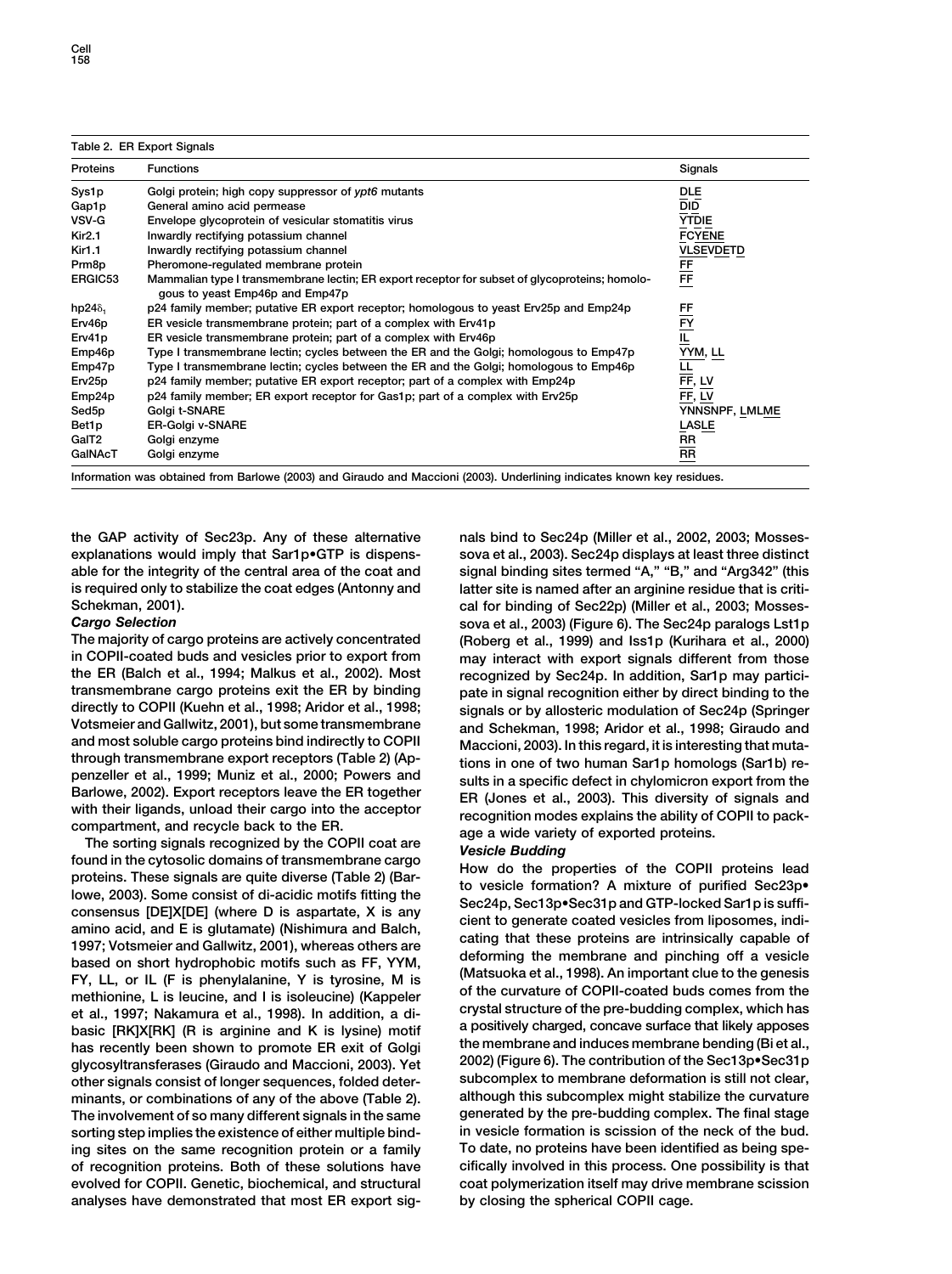**It is now clear that other vesicle coats follow the basic and regulators. COPII paradigm, but with variations (Kirchhausen, 2000; Bonifacino and Lippincott-Schwartz, 2003). For example, the initiation step for COPI assembly involves activa- Role of SNARE Proteins in Vesicle Fusion tion and membrane recruitment of Arf GTPases that are After a vesicle sheds its coat, it must be targeted to the closely related to Sar1p (Donaldson et al., 1992; Helms appropriate acceptor compartment. The final step in a and Rothman, 1992). But unlike Sar1p, which has an vesicle's existence is fusion with the acceptor memexclusive relationship with COPII, Arf proteins have brane. Remarkably, the targeting and fusion reactions many effectors, including COPI and other coats (see both rely on the same class of proteins, which were below) as well as lipid-modifying enzymes (Nie et al., identified in a biochemical** *tour de force***. 2003). Many different GEFs and GAPs activate and in-** *Discovery of the SNAREs* **active Arf, respectively, in an effector- or compart- An early contribution of the cell-free intra-Golgi transport ment-specific fashion (Nie et al., 2003). During COPI assay (Figure 4) was the identification of an "N-ethylmaleicoat assembly, Arf•GTP simultaneously recruits the mem- mide-Sensitive Factor" (NSF), which could exist in cyto-** $\bm{b}$ rane-proximal  $\bm{\beta} \gamma \delta \zeta$  and the membrane-distal  $\alpha \bm{\beta}$ **complexes (Hara-Kuge et al., 1994), in apparent contrast 1987). Electron microscopy by Lelio Orci demonstrated to the stepwise assembly of COPII. Like COPII, COPI that when NSF was inactivated, uncoated vesicles accutransmembrane cargo proteins, although in this case quired for membrane fusion (Malhotra et al., 1988). By the signals function to retrieve proteins from the ERGIC treating Golgi membranes with N-ethylmaleimide, the or the Golgi complex to the ER (Cosson and Letourneur, intra-Golgi transport reaction was converted into a spe-**

**Clathrin coats are considerably more complex than et al., 1988). Cloning of the corresponding gene revealed COPII and COPI. Arf•GTP and/or specific phosphoinosi- that NSF was the mammalian ortholog of yeast Sec18p,** tides (e.g., phosphatidylinositol 4,5-bisphosphate, and<br>phosphatidylinositol 4-phosphate) recruit a variety of son et al., 1989; Eakle et al., 1988). It soon became<br>clathrin "adaptors" from the cytosol to membranes apparen clathrin "adaptors" from the cytosol to membranes<br>
(Bonifacino and Lippincott-Schwartz, 2003; Wang et al.,<br>
2003). Examples of adaptors are the heterotetrameric<br>
AP-1, AP-2, and AP-3 complexes and the monomeric<br>
GGA, Hrs, The adaptors also bind to transmembrane cargo pro-<br>teins by recognizing cytosolic sorting signals that con-<br>tain either critical tyrosine or di-leucine residues or con-<br>jugated ubiquitin (Bonifacino and Traub, 2003). Inde main of the low-density lipoprotein receptor was the<br>first cytosolic sorting signal to be identified, a finding<br>that was reported in another landmark paper by Mike<br>that was reported in another landmark paper by Mike<br>Brown coats: cytosolic signal recognition and membrane defor-<br>mation. However, the clathrin vesicle cycle involves ad-<br>ditional classes of proteins that do not seem to operate aptic vesicles, whereas the other two proteins, synt ditional classes of proteins that do not seem to operate<br>during COPII vesicle formation. Clathrin vesicle assem-<br>https://editorial/SNAP-25 (no relation to  $\alpha$ -SNAP!), had been local-<br>https://editorial/stategynaptic plasm **bly is regulated by an ensemble of kinases, phospha- ized to the presynaptic plasma membrane. From today's** tases, and other accessory proteins (Lafer, 2002). In **addition, clathrin vesicle scission depends on accessory exocytosis is mechanistically related to other vesicular factors such as dynamins (Sever, 2002). Finally, clathrin transport steps, but until 1993, most researchers as**vesicle uncoating is mediated by the cytosolic chaper**ones Hsc70 and auxilin (Rothman and Schmid, 1986; ery of the link between NSF, -SNAP, and SNAREs revo-Ungewickell et al., 1995). Why does clathrin utilize all of lutionized the analysis of both intracellular transport and this extra machinery? Part of the answer may lie in the synaptic transmission and brought these two fields toparticipation of clathrin in multiple post-Golgi sorting gether in a spectacular collision.**

**Comparison with Other Coats events, each of which requires a specific set of adaptors** 

 **sub- solic or membrane bound forms (Glick and Rothman,** mulated on Golgi membranes, implying that NSF is re-**1994; Bremser et al., 1999). cific assay that allowed for the purification of NSF (Block**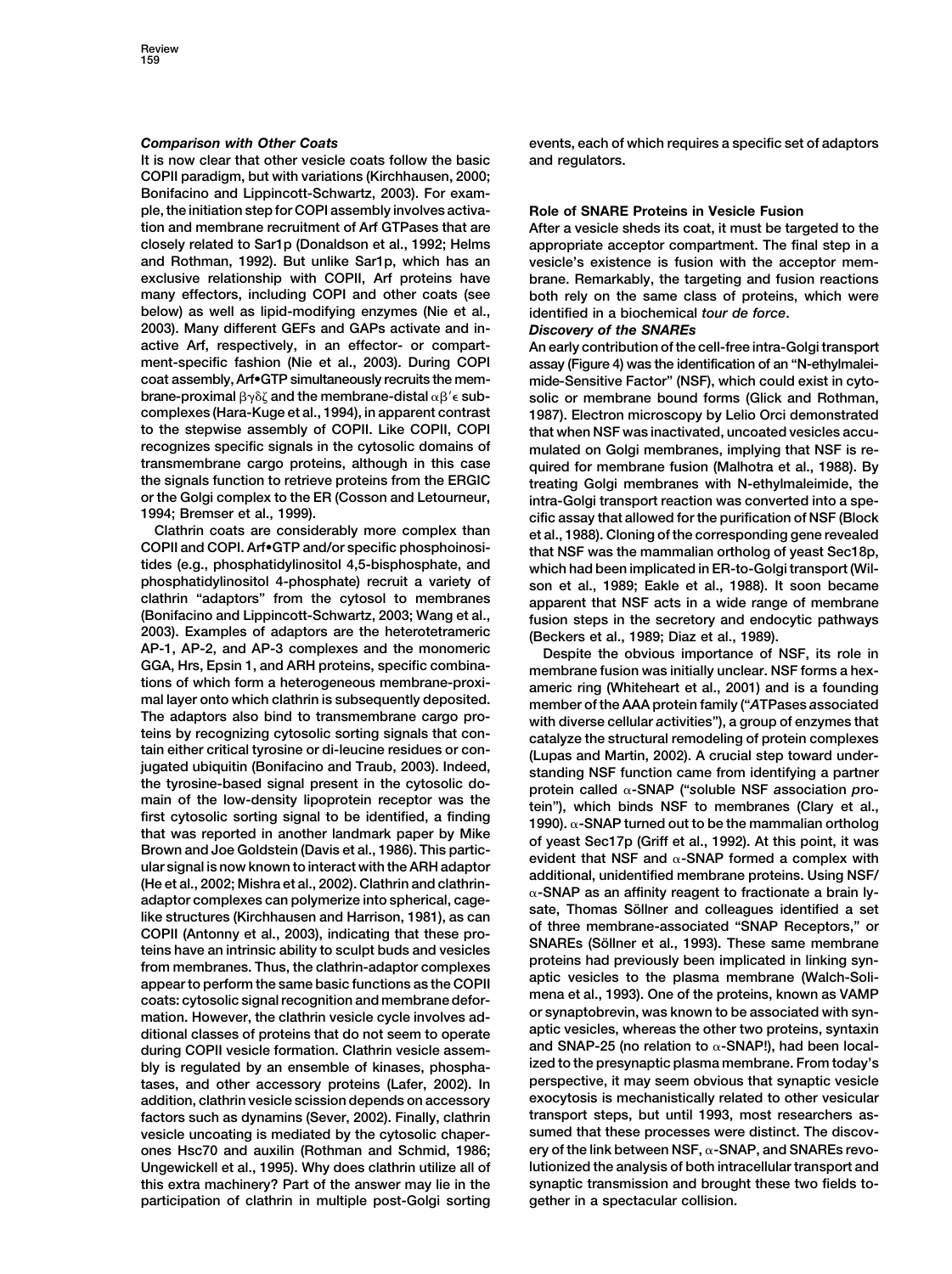**The product of this collision was the SNARE hypothesis, the SNAREs for another round of complex formation. which proposed that each type of transport vesicle car-** *What Exactly Do SNAREs Do?* **ries a specific "v-SNARE" that binds to a cognate SNAREs seem to perform two major functions. One "t-SNARE" on the target membrane (Rothman, 1994). function is to promote fusion itself. In all transport reac-This idea fits with the observations that cells contain tions that have been examined, the formation of** *trans***families of proteins related to the synaptic SNAREs and SNARE complexes is essential for fusion. Assembly of that various SNAREs localize to different intracellular the four-helix bundle is thought to supply the free energy compartments (Bennett and Scheller, 1993; Weimbs et needed to bring apposing membranes close enough to al., 1998; Chen and Scheller, 2001). Most SNAREs are fuse (Hanson et al., 1997; Weber et al., 1998; Chen and C-terminally anchored transmembrane proteins, with Scheller, 2001). This model is appealing because a their functional N-terminal domains facing the cytosol.** *trans***-SNARE complex, also known as a "SNAREpin," Each of these proteins contains a heptad repeat "SNARE has hydrophobic segments in two apposing membrane motif" of 60–70 amino acids that can participate in bilayers and is therefore structurally analogous to the coiled-coil formation (Bock et al., 2001). An exception activated form of viral fusion proteins (Jahn et al., 2003). is SNAP-25, which contains two SNARE motifs and Support for the idea that SNAREs act as fusogens came binds to the membrane via covalently linked palmitate from reconstitution experiments showing that purified groups attached to the central part of the protein. Struc- recombinant SNAREs can promote the fusion of lipo**tural and biochemical studies showed that the SNARE somes, provided that v- and t-SNAREs are in different complex generated by the pairing of a cognate v- and liposomes (Weber et al., 1998). In an elegant extension **t-SNARE is a very stable four-helix bundle, with one of this work, Rothman and colleagues recently demonhelix contributed by the monomeric v-SNARE and the strated that the fusion of natural biological membranes** other three  $\alpha$  helices contributed by the oligomeric can be driven by SNAREs in the absence of accessory **t-SNARE (Fasshauer et al., 1997; Sutton et al., 1998) proteins (Hu et al., 2003). Cells were engineered to pro- (Figure 7A). The t-SNARE usually consists of three sepa- duce "flipped" SNAREs that faced the outside of the rate polypeptides, although in the synaptic SNARE com- cell rather than the cytoplasm. When cells containing a plex, two of the SNARE motifs are supplied by SNAP- flipped v-SNARE were mixed with cells containing the 25. All of the SNARE complexes in the cell appear to fit cognate flipped t-SNARE, efficient fusion occurred. The this general pattern in which the four SNARE motifs combined data leave little doubt that SNAREs form the are contributed by a protein related to synaptobrevin, conserved, essential core of the fusion machinery. a protein related to syntaxin, a protein or protein domain Liposome fusion with purified SNAREs is much slower related to the N-terminal part of SNAP-25, and a protein than in vivo fusion reactions (Weber et al., 1998), imor protein domain related to the C-terminal part of SNAP- plying that additional components cooperate with 25 (Misura et al., 2002). SNAREs to "tickle" the membranes and accelerate fu-**

target membranes is not meaningful—for example, dur-<br>
lar ATPase V<sub>o</sub> subunit, which has been reported to act ing the homotypic fusion of organelles - but the general downstream of the SNAREs in vacuolar fusion (Bayer et **classification scheme of v-SNAREs (one -helix) and al., 2003). Under some conditions, fusion can apparently t-SNAREs (three helices) remains useful. An alternative proceed even if the** *trans***-SNARE complex has already scheme uses the terminology R- or Q-SNAREs, re- dissociated (Szule and Coorssen, 2003). The meaning flecting the presence of an arginine or a glutamine, re- of these observations is still being debated, but they spectively, at a characteristic position within the SNARE suggest that assembly of a** *trans***-SNARE complex is not motif (Fasshauer et al., 1998). In each SNARE complex, always temporally coupled to membrane fusion. This three glutamines and one arginine form a central ionic point may be particularly relevant for the reversible** layer in the otherwise hydrophobic core of the four-helix "kiss-and-run" fusion that occurs during regulated exo**bundle (Sutton et al., 1998). Although the two classifica- cytosis (Palfrey and Artalejo, 2003). Despite these comtion schemes are based on different principles, there is plexities, it is likely that in all of the transport steps in a rough correspondence of R-SNAREs with v-SNAREs the secretory and endocytic pathways, SNAREs perform and of Q-SNAREs with t-SNAREs. the same function of overcoming the energy barrier to**

**A major insight from structural analysis of the SNARE fusion. complex was that v- and t-SNAREs pair in a parallel The second major function of SNAREs is to help enfashion (Hanson et al., 1997; Lin and Scheller, 1997; sure the specificity of membrane fusion. Different v-/ Sutton et al., 1998). Therefore, v- and t-SNAREs in sepa- t-SNARE complexes form at different steps of intracellurate membranes can pair to form a** *trans***-SNARE com- lar transport. Surprisingly, purified SNAREs can pair proplex, or v- and t-SNAREs in the same membrane can pair miscuously in vitro. But when purified SNAREs were to form a** *cis***-SNARE complex. A** *trans***-SNARE complex tested in the liposome fusion assay, the formation of persists throughout the fusion reaction to become a** *cis***- productive** *trans***-SNARE complexes was almost ex-SNARE complex in the fused membrane (Figure 7B). clusively restricted to physiologically relevant v- and -SNAP then binds along the edge of the SNARE com- t-SNARE combinations (McNew et al., 2000). As a result, plex (Rice and Brunger, 1999) and recruits NSF. ATP the biophysical fusion assay actually has predictive hydrolysis by NSF dissociates the** *cis***-SNARE complex power for identifying SNARE complexes that form in (Mayer et al., 1996), possibly by exerting rotational force vivo (Parlati et al., 2002). to untwist the four-helix bundle (May et al., 1999; Yu et SNAREs cannot, however, be the only specificity deal., 1999). Thus, NSF and -SNAP do not participate terminants for membrane fusion because a given v-SNARE**

**Properties of the SNAREs directly in the fusion reaction, but instead act to recycle** 

liposomes (Weber et al., 1998). In an elegant extension

**In some cases, the distinction between vesicles and sion. The best documented example is the yeast vacuo-**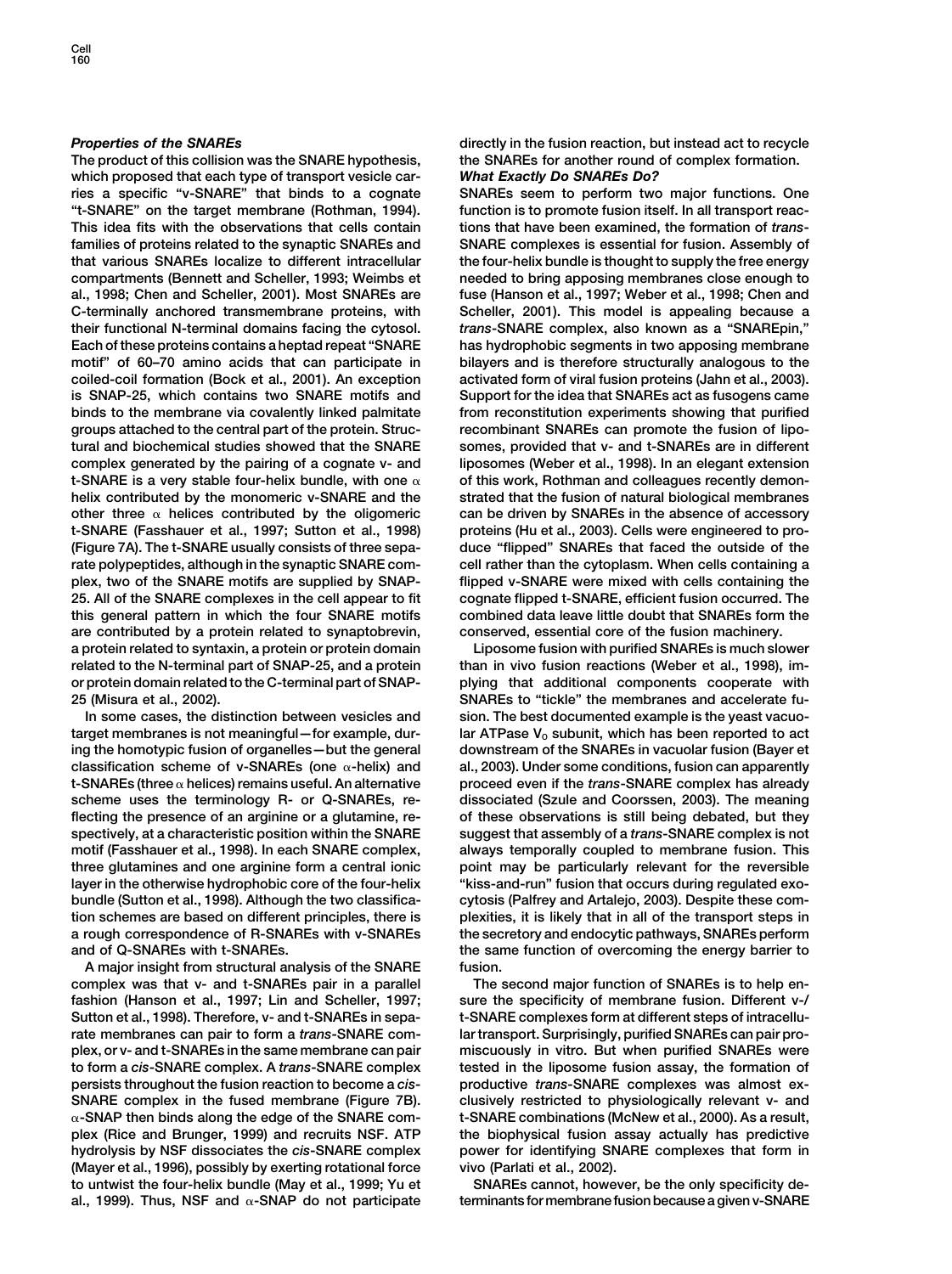

**Figure 7. Structure and Function of SNAREs (A) Crystal structure of a synaptic** *trans***-SNARE complex drawn after Sutton et al. (1998). The structures of the two membrane anchors and of the peptide that links the two**

**SNAP-25 helices are hypothetical. (B) The SNARE cycle. A** *trans***-SNARE complex assembles when a monomeric v-SNARE on the vesicle binds to an oligomeric t-SNARE on the target membrane, forming a stable four-helix bundle that promotes fusion. The result is a** *cis***-SNARE complex in the fused membrane. -SNAP binds to this complex and recruits NSF, which hydrolyzes ATP to dissociate the complex. Unpaired v-SNAREs can then be packaged again into vesicles. The depictions of the SNARE complex and -SNAP are from Sutton et al. (1998) and Rice and Brunger (1999), respectively. A complete crystal structure of NSF is not yet available, but the protein is known to form a doublebarreled hexameric ring that binds to the end of the SNARE complex (Lupas and Martin, 2002).**

**recycles and is therefore present in both anterograde the initial association of two membranes (Segev, 2001; and retrograde vesicles (Figure 7B). Additional specific- Jahn et al., 2003). Multiple Rab proteins operate at differity is provided by tethering proteins that link the appos- ent steps of transport. Rabs, tethers, and SNAREs coling membranes prior to SNARE complex formation. laborate to ensure that membranes fuse at the correct These tethering proteins come in several flavors (Whyte time and place. Thus, like many biological processes, and Munro, 2002). The heteromeric "quatrefoil" tethers membrane fusion employs sequential, partially redunare exemplified by the exocyst, which links secretory dant mechanisms to achieve high fidelity. carriers to the plasma membrane (Guo et al., 1999). Six** *Accessory and Regulatory Proteins* **of the original** *sec* **mutants defined different subunits Not surprisingly, a plethora of accessory components of the exocyst (Schekman and Novick, 2004). Related and regulatory reactions modulate the action of SNAREs quatrefoil tethers function in Golgi traffic. For example, (Gerst, 2003) (Table 3). This modulation is important to the COG complex is believed to mediate the tethering prevent inappropriate events of SNARE complex formaof COPI vesicles to Golgi cisternae and was identified by tion. For example, after two membranes fuse and the several approaches (Whyte and Munro, 2002), including** *cis***-SNARE complex is dissociated by NSF/-SNAP, the biochemical purification using the cell-free intra-Golgi SNAREs need to be kept inactive until the next round transport assay (Ungar et al., 2002). A different type of of fusion. Cytosolic factors such as GATE-16 and LMA1 tether is EEA1, a long coiled-coil protein that promotes bind the individual v- and t-SNAREs and help to keep the homotypic fusion of early endosomes (Christoforidis them separate (Elazar et al., 2003). In some cases, et al., 1999). Similar coiled-coil tethers called golgins SNARE complex formation is regulated by phosphorylaare present in the Golgi (Barr and Short, 2003). These tion of SNAREs or of interacting components (Gerst, various tethers assemble with the aid of Rab family 2003). Key regulatory elements for SNARE complex as-**

**GTPases (known as Ypt proteins in yeast) to promote sembly are present in the SNAREs themselves, many of**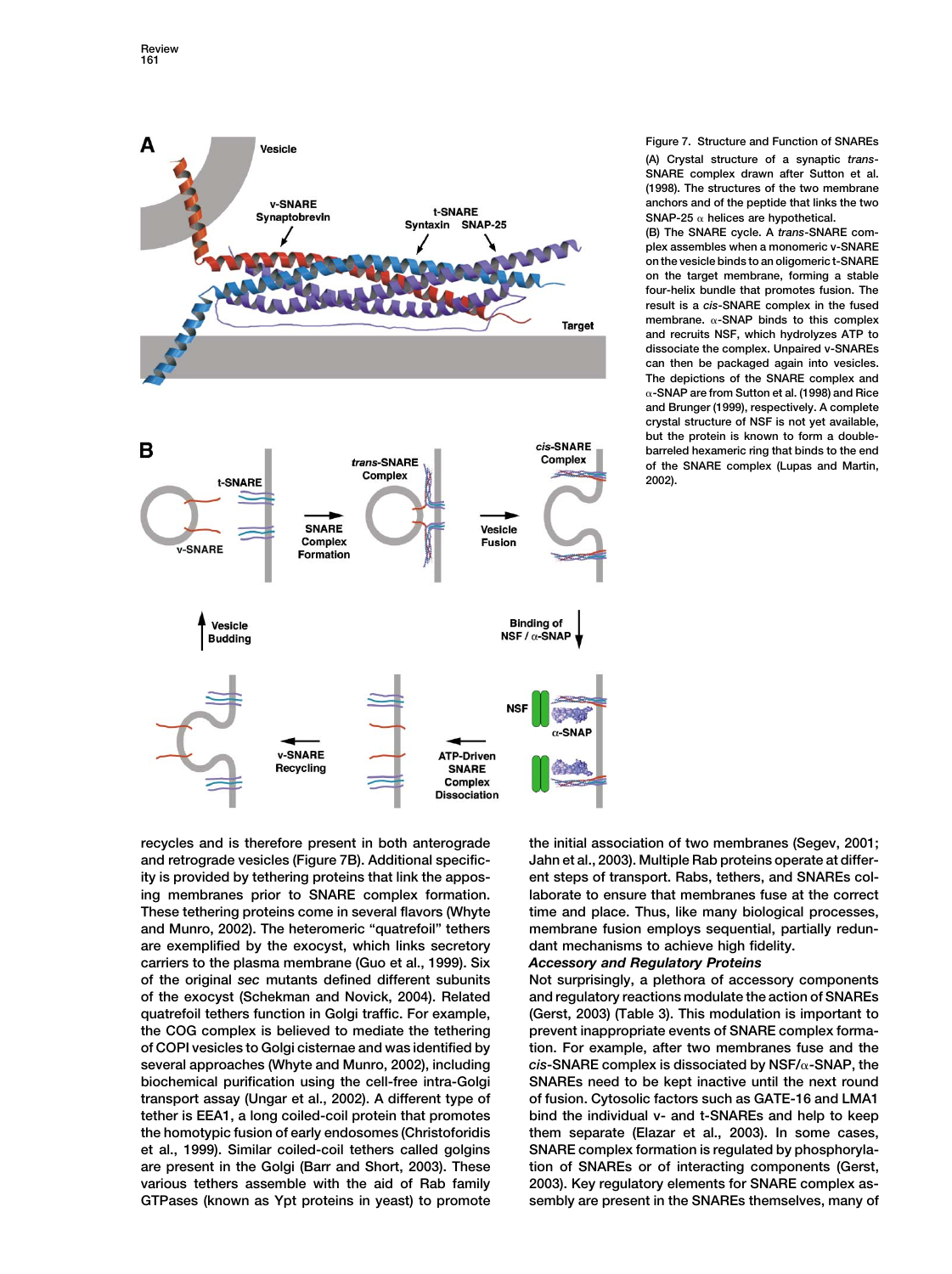| <b>Family Names or Representative</b>  |                                                                                                                                                                    |  |
|----------------------------------------|--------------------------------------------------------------------------------------------------------------------------------------------------------------------|--|
| <b>Family Members</b>                  | <b>Functions</b>                                                                                                                                                   |  |
| VAMP/Synaptobrevin                     | Monomeric v-SNARE contributing a single R-SNARE helix                                                                                                              |  |
| Syntaxin                               | t-SNARE subunit contributing one Q-SNARE helix                                                                                                                     |  |
| <b>SNAP-25</b>                         | t-SNARE subunit contributing two Q-SNARE helices, which can be present in a single polypeptide<br>(as in SNAP-25) or in two separate polypeptides                  |  |
| NSF/Sec18p                             | ATPase that promotes dissociation of cis-SNARE complexes                                                                                                           |  |
| $\alpha$ -SNAP/Sec17p                  | Links NSF/Sec18p to SNAREs                                                                                                                                         |  |
| Sec1P, Munc-18                         | Bind to syntaxin family proteins, and perform diverse essential functions regulating SNARE com-<br>plex assembly                                                   |  |
| GATE-16                                | Small ubiquitin-related mamamlian protein that binds and shields unpaired SNAREs                                                                                   |  |
| LMA1                                   | Yeast protein, a complex of thioredoxin and the protease inhibitor IB2, that seems to be functionally<br>analogous to GATE-16                                      |  |
| Synaptotagmins                         | Putative $Ca^{2+}$ sensors for regulated exocytosis                                                                                                                |  |
| Vacuolar ATPase V <sub>o</sub> subunit | Promotes a late step of vacuolar fusion in yeast                                                                                                                   |  |
| <b>Quatrefoil tethers</b>              | Heteromeric tethering factors that act at various transport steps                                                                                                  |  |
| EEA1                                   | Long coiled-coil tethering factor involved in early endosome fusion                                                                                                |  |
| Golgins                                | Coiled-coil proteins that mediate vesicle tethering and cisternal stacking in the Golgi apparatus                                                                  |  |
| Rab/Ypt GTPases                        | Perform multiple regulatory functions in vesicle budding, vesicle tethering, interaction of vesicles<br>with cytoskeletal motors, and membrane subdomain formation |  |

## **Table 3. Selected Protein Families Implicated in Vesicle Targeting and Fusiona**

a Additional regulators of SNARE complex assembly and disassembly are described by Gerst (2003), and further details about tethering proteins **are given by Whyte and Munro (2002).**

**(Misura et al., 2002; Dietrich et al., 2003). For example, examined, targeting determinants are present in the syntaxins have an N-terminal three-helix bundle, which transmembrane sequence, the cytosolic domain, or binds internally to the SNARE motif to generate a both (Joglekar et al., 2003). An important mechanism "closed" conformation that cannot bind to partner for SNARE localization is interaction with vesicle coats. SNAREs; and certain members of the synaptobrevin For example, SNAREs involved in ER-to-Golgi transport family have an N-terminal "longin" domain that may have must be packaged into COPII vesicles during ER export a similar autoinhibitory function (Dietrich et al., 2003). and then into COPI vesicles during retrieval from the In some cases,** *trans***-SNARE complex assembly seems Golgi (Springer and Schekman, 1998; Rein et al., 2002). to be arrested at an intermediate stage, with accessory Recent biochemical and structural studies have illumiproteins preventing the complete "zipping up" of the nated the process by which three** *S. cerevisiae* **SNAREs four-helix bundle until a fusion signal is received (Chen involved in ER-to-Golgi transport—Sed5p, Bet1p, and and Scheller, 2001). The best candidate for such an Sec22p—interact with the COPII coat (Miller et al., 2003;** accessory protein is the putative Ca<sup>2+</sup> sensor synapto-<br>
Mossessova et al., 2003). These SNAREs bind to distinct **tagmin, which interacts with SNAREs and promotes syn- sites on the Sec24p subunit: a YNNSNPF (N is aspara**aptic vesicle fusion in response to Ca<sup>2+</sup> influx (Jahn et gine, S is serine, and P is proline) signal from Sed5p

**the SM family, whose founding members are yeast from the Golgi protein Sys1p), and an unidentified deter-Sec1p—the product of the first gene identified by Novick minant on Sec22p binds to a site that includes Arg342 and Schekman (1979)—and neuronal Munc-18. The SM (Miller et al., 2003; Mossessova et al., 2003) (Figure 6). proteins can be viewed as comparable in importance Sec24p apparently cannot bind an assembled SNARE to the SNAREs because each membrane fusion step complex, but instead selects for the uncomplexed, fusorequires a specific SM protein (Toonen and Verhage, genic forms of the SNAREs (Mossessova et al., 2003). 2003; Gallwitz and Jahn, 2003). However, the function Thus, vesicle budding is mechanistically integrated with of SM proteins is still enigmatic. These proteins bind to vesicle fusion. syntaxins, but the mode of binding is not conserved, and various SM proteins either stimulate or inhibit SNARE Perspectives complex assembly. Thus, much remains to be learned Over the past 30 years, we have progressed from the** about the regulatory aspects of SNARE-dependent classic morphological description of the secretory path**membrane fusion. way to the present molecular understanding of vesicular**

**N-terminal cytosolic domain and a single membrane- to this endeavor and remain among the most powerful spanning sequence near the C terminus. Such "tail- tools available to probe the workings of the protein trafanchored" proteins insert into the ER membrane post- ficking machinery. The advent of genomics and proteotranslationally and reach their final destinations by mics, the application of crystallographic and biophysical traversing the secretory pathway (Borgese et al., 2003). methods, and the development of fluorescent live-cell Little is known about how SNAREs are targeted to spe- imaging technologies have further contributed to mak-**

which contain extensions upstream of the SNARE motif cific organelles. For the few SNAREs that have been

**al., 2003). binds to the A site, a LXX[LM]E signal from Sed5p and An intriguing group of SNARE-interacting proteins is Bet1p binds to the B site (as does a di-acidic signal**

*Intracellular Targeting of SNAREs* **transport. The experimental approaches introduced by A typical SNARE is a transmembrane protein with an Novick et al. (1980) and Balch et al. (1984) were crucial**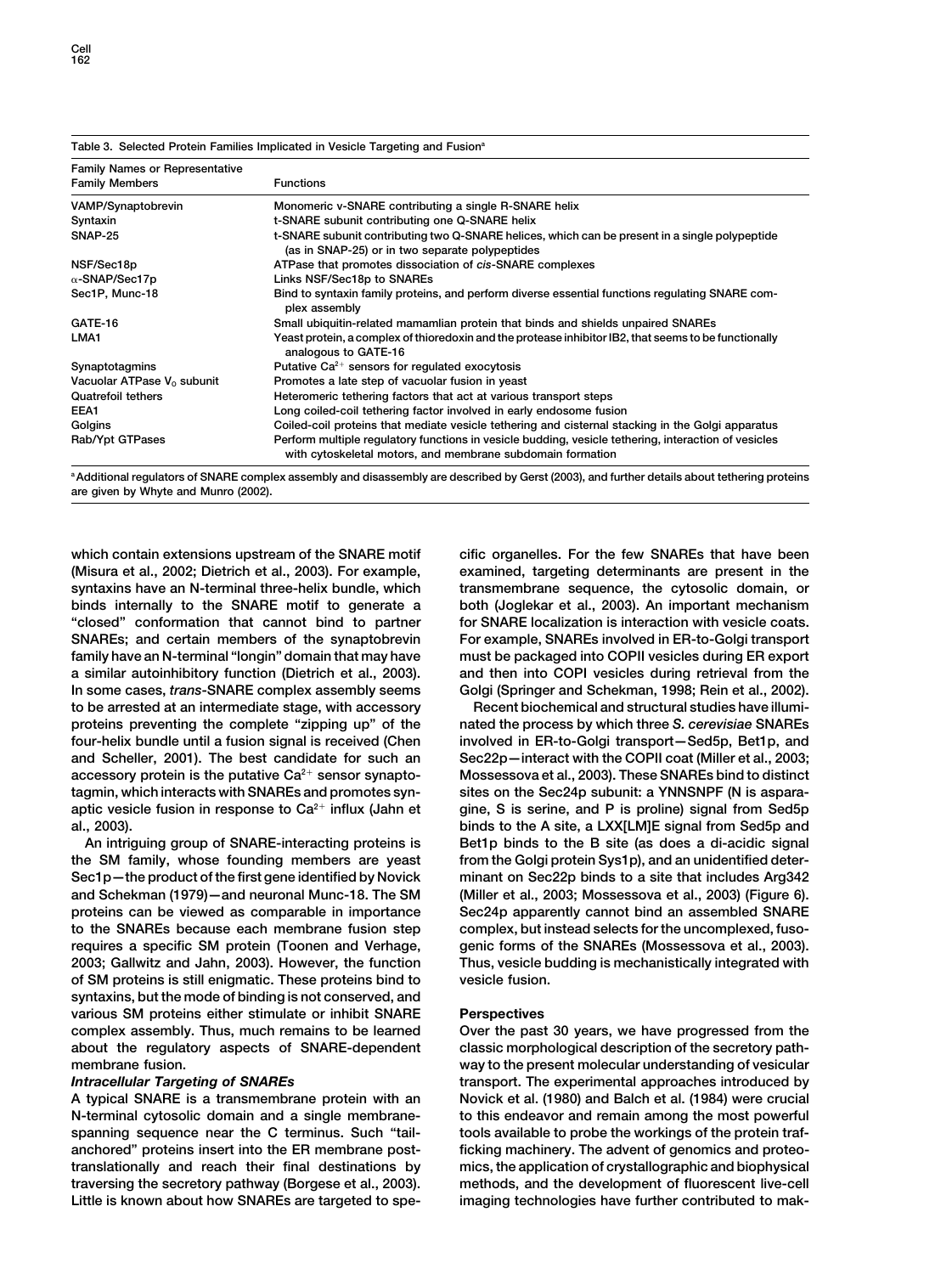**ing protein trafficking one of the most vibrant areas of References**

modern cell biology.<br>
In the near future, we can expect progress toward a<br>
better understanding of the structure, assembly, regula-<br>
better understanding of the structure, assembly, regula-<br>
tion, and function of vesicle c are COPII (export from the ER) and plasma membrane<br>Antonny, B., Gounon, P., Schekman, R., and Orci, L. (2003). Self**clathrin coats (endocytosis). The exact roles of other assembly of minimal COPII cages. EMBO Rep.** *<sup>4</sup>***, 419–424. coats, including COPI and TGN/endosomal clathrin Appenzeller, C., Andersson, H., Kappeler, F., and Hauri, H.P. (1999). that the arrows representing single transport steps far Nat. Cell Biol.** *1***, 330–334. outnumber the known coats. Is each of these steps Aridor, M., Bannykh, S.I., Rowe, T., and Balch, W.E. (1995). Sequen**mediated by a different coat? If so, there must be many tial coupling between COPII and COPI vesicle coats in endoplasmic<br>
coats vet to be discovered A more likely alternative is reticulum to Golgi transport. J. Cell Biol. **reticulum to Golgi transport. J. Cell Biol.** *131***, 875–893. coats yet to be discovered. A more likely alternative is Aridor, M., Weissman, J., Bannykh, S., Nuoffer, C., and Balch, W.E. that some transport steps occur by mechanisms other**

than coat-mediated budding. For example, transport (1998). Cargo selection by the COPII budding machinery during<br>from the TGN to the plasma membrane is not known to<br>be concentrative or to involve conventional coats.<br>We als **clathrin coats and of other trafficking components (De N-acetylglucosamine. Cell 39, 405–416.**<br>Matteis et al., 2002; Wang et al., 2003), while other lipids Balch W.E. McCaffery J.M. Plutner H. **(e.g., glycosphingolipids and cholesterol) may help to Vesicular stomatitis virus glycoprotein is sorted and concentrated partition proteins into specific membrane domains (Munro, during export from the endoplasmic reticulum. Cell** *76***, 841–852. 2003). How are local variations in lipid composition es- Bannykh, S.I., and Balch, W.E. (1997). Membrane dynamics at the endoplasmic reticulum-Golgi interface. J. Cell Biol.** *138***, 1–4. tablished and maintained? How do lipid modification and localization regulate protein trafficking? What lipid Barlowe, C. (2003). Signals for COPII-dependent export from the** rearrangements occur during membrane fission and fu-<br>sion? The fundamental nature of these questions illus-<br>Barlowe, C., and Schekman, R. (1993). SEC12 encodes a guanine**sion? The fundamental nature of these questions illus- Barlowe, C., and Schekman, R. (1993). SEC12 encodes a guanine-**

trates that lipids are a new research frontier.<br>
Finally, we can expect to learn more about the trans-<br>
nort vesicles themselves When and how do they lose Barlowe, C., Orci, L., Yeung, T., Hosobuchi, M., Hamamoto, S., Saport vesicles themselves. When and how do they lose<br>their coats? How do they interact with the cytoskeleton?<br>Do all transport vesicles have a uniformly small size and<br>spherical shape? Regarding this last question, the best spherical shape? Regarding this last question, the best-<br> **Barr, F.A., and Short, B.** (2003). Golgins in the structure and dynam-<br>
characterized transport intermediates are indeed small, in the Golgi apparatus Curr, Opin C **spherical coated vesicles. But emerging evidence from Bayer, M.J., Reese, C., Buhler, S., Peters, C., and Mayer, A. (2003). and is coupled to the Ca2 port by large pleiomorphic intermediates (Bonifacino -releasing channel. J. Cell Biol.** *162***, and Lippincott-Schwartz, 2003). A well-documented ex- 211–222. ample of such a transport intermediate is the COPI- Beckers, C.J., Block, M.R., Glick, B.S., Rothman, J.E., and Balch, containing vesicular tubular carriers that move from ER W.E. (1989). Vesicular transport between the endoplasmic reticulum** exit sites to the Golgi complex (Aridor et al., 1995; Presley<br>et al., 1997; Mironov et al., 2003). There are undoubtedly<br>similarities between the transport mechanisms em-<br>ployed by large pleiomorphic intermediates and thos **employed by small vesicles, but there are probably sig-** *83***, 1183–1196. nificant differences as well. Understanding this variation Bennett, M.K., and Scheller, R.H. (1993). The molecular machinery on the vesicular transport paradigm is an important goal for secretion is conserved from yeast to neurons. Proc. Natl. Acad. for future studies. Sci. USA** *90***, 2559–2563.**

**only some of the many avenues of inquiry set in motion** 24-Sar1 pre-but the criginal genetic code biochemical angless of the COPII 419, 271-277. **by the original genetic and biochemical analyses of ve-**  $419, 271–277$ .<br> **Block, M.R., Glick, B.S., Wilcox, C.A., Wieland, F.T., and Rothman,**<br> **Block, M.R., Glick, B.S., Wilcox, C.A., Wieland, F.T., and Rothman,** sicular transport. What can we expect to see ten years<br>from now, when Cell turns 40? All of us will be older,<br>some of us will be grayer, and the pathways of intracellu-<br>lar transport will be clearer.<br>lar transport will be

**and for critical review of the manuscript. Bonifacino, J.S., and Traub, L.M. (2003). Signals for sorting of trans-**

The lectin ERGIC-53 is a cargo transport receptor for glycoproteins.

Balch, W.E., McCaffery, J.M., Plutner, H., and Farquhar, M.G. (1994).

**characterized transport intermediates are indeed small, ics of the Golgi apparatus. Curr. Opin. Cell Biol.** *15***, 405–413.**

Vacuole membrane fusion: V0 functions after trans-SNARE pairing

**The expectations and questions listed above highlight Bi, X., Corpina, R.A., and Goldberg, J. (2002). Structure of the Sec23/**

Bock, J.B., Matern, H.T., Peden, A.A,. and Scheller, R.H. (2001). **A genomic perspective on membrane compartment organization. Nature** *<sup>409</sup>***, 839–841. Acknowledgments**

**Bonifacino, J.S., and Lippincott-Schwartz, J. (2003). Coat proteins: We thank William J. Smith for help with the crystallographic images shaping membrane transport. Nat. Rev. Mol. Cell Biol.** *4***, 409–414.**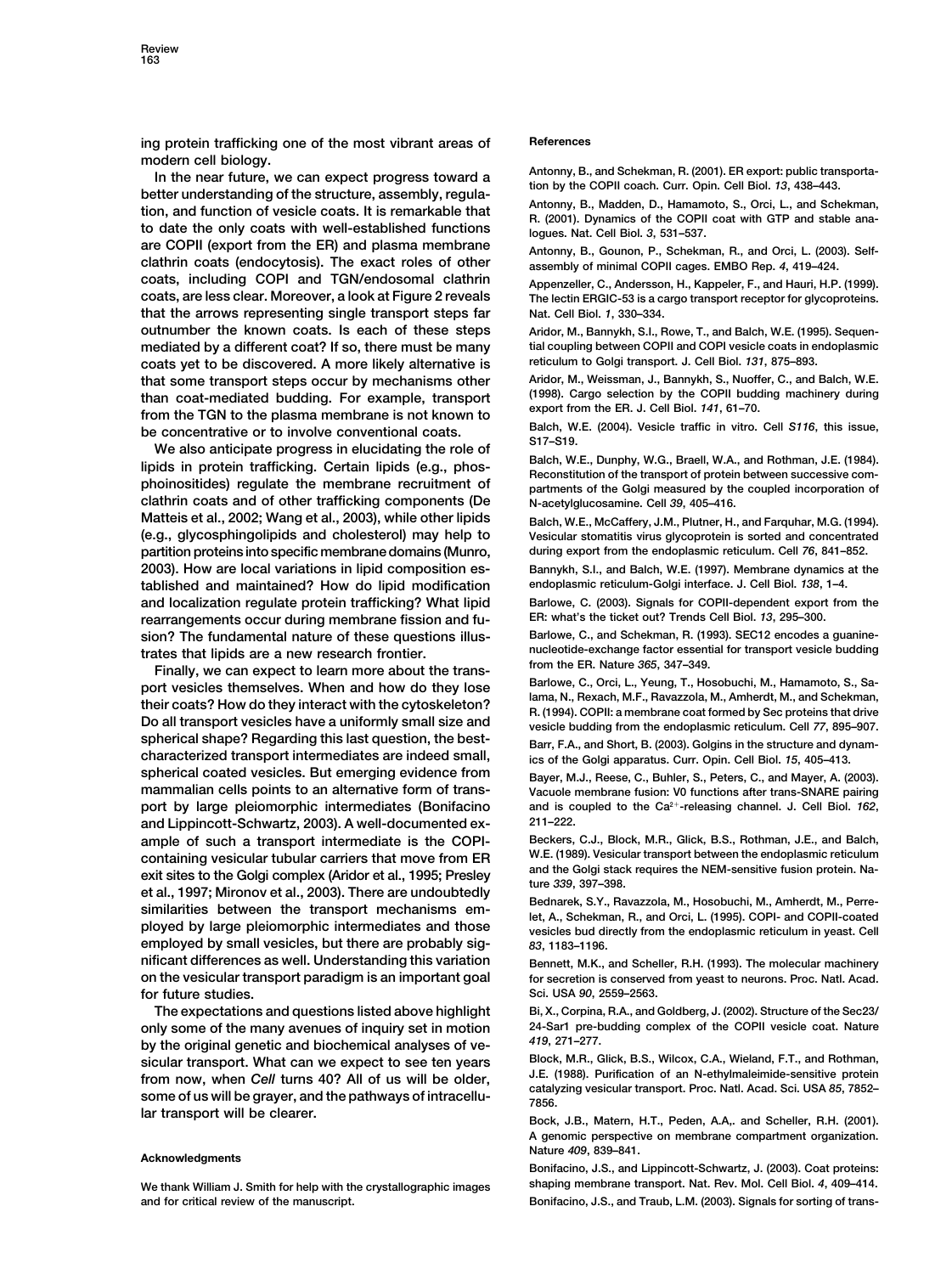**Cell 164**

**Borgese, N., Colombo, S., and Pedrazzini, E. (2003). The tale of of exocytosis. EMBO J.** *18***, 1071–1080.**  $tail$ -anchored proteins: coming from the cytosol and looking for a **membrane. J. Cell Biol.** *161***, 1013–1019. endoplasmic reticulum sites in vertebrate cells. Mol. Biol. Cell** *11***,**

**Bremser, M., Nickel, W., Schweikert, M., Ravazzola, M., Amherdt, 3013–3030.** M., Hughes, C.A., Söllner, T.H., Rothman, J.E., and Wieland, F.T. Hanson, P.I., Roth, R., Morisaki, H., Jahn, R., and Heuser, J.E. (1997).<br>(1999). Coupling of coat assembly and vesicle budding to packaging Structure and co

**Chen, Y.A., and Scheller, R.H. (2001). SNARE-mediated membrane microscopy. Cell** *90***, 523–535. fusion. Nat. Rev. Mol. Cell Biol.** *2***, 98–106. Hara-Kuge, S., Kuge, O., Orci, L., Amherdt, M., Ravazzola, M., Wie-**

**tomer subunits during the assembly of COP-coated vesicles. J. Cell (1999). The Rab5 effector EEA1 is a core component of endosome docking. Nature Biol.** *124***, 883–892.** *397***, 621–625.**

**NSF attachment proteins involved in intracellular membrane fusion (2002). ARH is a modular adaptor protein that interacts with the LDL receptor, clathrin, and AP-2. J. Biol. Chem.** *277***, 44044–44049. in animals and yeast. Cell** *61***, 709–721.**

**lysine endoplasmic reticulum retention motifs. Science 263, 1629-1631. nucleotide bound to ARF. Nature** *360***, 352–354.**

**M.S., and Goldstein, J.L. (1986). The J.D. mutation in familial hyper- J.E. (2003). Fusion of cells by flipped SNAREs. Science** *300***, 1745– cholesterolemia: amino acid substitution in cytoplasmic domain im- 1749.**

Diaz, R., Mayorga, L.S., Weidman, P.J., Rothman, J.E., and Stahl, **P.D. (1989). Vesicle fusion following receptor-mediated endocytosis** Jahn, R., Lang, T., and Südhof, T.C. (2003). Membrane fusion. Cell<br>requires a protein active in Golgi transport, Nature 339, 398–400, 112, 519–533. *112***, 519–533. requires a protein active in Golgi transport. Nature** *339***, 398–400.**

**C. (2003). Control of eukaryotic membrane fusion by N-terminal The SNARE motif contributes to rbet1 intracellular targeting and domains of SNARE proteins. Biochim. Biophys. Acta 1641, 111–119.** dynamics independently of SNARE proteins. Biochim. Biophys. Acta 1641, 111–119. **278, 14121–14133.** 

Donaldson, J.G., Cassel, D., Kahn, R.A., and Klausner, R.D. (1992).<br>ADP-ribosylation factor, a small GTP-binding protein, is required Jones, B., Jones, E.L., Bonney, S.A., Patel, H.N., Mensenkamp, A.R., ADP-ribosylation factor, a small GTP-binding protein, is required **Eichenbaum-Voline, S., Rudling, M., Myrdal, U., Annesi, G., Naik, S., for binding of the coatomer protein beta-COP to Golgi membranes.**

**associated with lipid absorption disorders. Nat. Genet.** *<sup>34</sup>***, 29–31. Eakle, K.A., Bernstein, M., and Emr, S.D. (1988). Characterization of** a component of the yeast secretion machinery: identification of the **SEC18 gene product. Mol. Cell. Biol.** *8***, 4098–4109. Hauri, H.P. (1997). The recycling of ERGIC-53 in the early secretory**

Elazar, Z., Scherz-Shouval, R., and Shorer, H. (2003). Involvement<br>of LMA1 and GATE-16 family members in intracellular membrane<br>dynamics. Biochim. Biophys. Acta 1641, 145–156.<br>Spenshade P. Gimeno B.E. Holzmacher, E. Teung,

Espenshade, P., Gimeno, R.E., Holzmacher, E., Teung, P., and Kaingrich Murchhausen, I. (2000). Inree ways to make a vesicle. Nat. Hev. Mol.<br>ser, C.A. (1995). Yeast SEC16 gene encodes a multidomain vesicle<br>coat protein that **coat protein that interacts with Sec23p. J. Cell Biol.** *131***, 311–324. Kirchhausen, T., and Harrison, S.<br>Cashauer D. Bruns D. Shen B. Jahn B. and Brunger A T. (1997). Clathrin trimers. Cell 23, 755–761.** 

Fasshauer, D., Bruns, D., Shen, B., Jahn, R., and Brunger, A.T. (1997). Fasshaum trimers. Cell 23, 755–761.<br>A structural change occurs upon binding of syntaxin to SNAP-25. Kuehn, M.J., Herrmann, J.M., and Schekman, R. (199 A structural change occurs upon binding of syntaxin to SNAP-25.

Fasshauer, D., Sutton, R.B., Brunger, A.T., and Jahn, R. (1998). Con-<br>served structural features of the synaptic fusion complex: SNARE Kurihara, T., Hamamoto, S., Gimeno, R.E., Kaiser, C.A., Schekman, **served structural features of the synaptic fusion complex: SNARE Kurihara, T., Hamamoto, S., Gimeno, R.E., Kaiser, C.A., Schekman,** proteins reclassified as Q- and R-SNAREs. Proc. Natl. Acad. Sci.

**in** *Saccharomyces cerevisiae***. Mol. Biol. Cell** *<sup>11</sup>***, 983–998. Gallwitz, D., and Jahn, R. (2003). The riddle of the Sec1/Munc-18 proteins—new twists added to their interactions with SNAREs. Lafer, E.M. (2002). Clathrin-protein interactions. Traffic** *3***, 513–520. Trends Biochem. Sci.** *28***, 113–116. Lederkremer, G.Z., Cheng, Y., Petre, B.M., Vogan, E., Springer, S.,**

**Sci. USA** *98***, 10704–10709. Gimeno, R.E., Espenshade, P., and Kaiser, C.A. (1995). SED4 encodes a yeast endoplasmic reticulum protein that binds Sec16p and Letourneur, F., Gaynor, E.C., Hennecke, S., Demolliere, C., Duden, participates in vesicle formation. J. Cell Biol.** *131***, 325–338. R., Emr, S.D., Riezman, H., and Cosson, P. (1994). Coatomer is**

**plasmic dibasic motif with Sar1. Mol. Biol. Cell** *14***, 3753–3766. Lin, R.C., and Scheller, R.H. (1997). Structural organization of the**

**Glick, B.S., and Rothman, J.E. (1987). Possible role for fatty acyl- synaptic exocytosis core complex. Neuron** *19***, 1087–1094. coenzyme A in intracellular protein transport. Nature** *326***, 309–312. Lupas, A.N., and Martin, J. (2002). AAA proteins. Curr. Opin. Struct.**

**Griff, I.C., Schekman, R., Rothman, J.E., and Kaiser, C.A. (1992). The Biol.** *12***, 746–753.** yeast SEC17 gene product is functionally equivalent to mammalian Malhotra, V., Orci, L., Glick, B.S., Block, M.R., and Rothman, J.E. **alpha-SNAP protein. J. Biol. Chem.** *267***, 12106–12115. (1988). Role of an N-ethylmaleimide-sensitive transport component**

**membrane proteins to endosomes and lysosomes. Annu. Rev. Bio- Guo, W., Roth, D., Walch-Solimena, C., and Novick, P. (1999). The chem.** *72***, 395–447. exocyst is an effector for Sec4p, targeting secretory vesicles to sites**

**Structure and conformational changes in NSF and its membrane of putative cargo receptors. Cell** *96***, 495–506. receptor complexes visualized by quick-freeze/deep-etch electron**

**Christoforidis, S., McBride, H.M., Burgoyne, R.D., and Zerial, M. land, F.T., and Rothman, J.E. (1994). En bloc incorporation of coa-**

**Clary, D.O., Griff, I.C., and Rothman, J.E. (1990). SNAPs, a family of He, G., Gupta, S., Yi, M., Michaely, P., Hobbs, H.H., and Cohen, J.C.**

**Cosson, P., and Letourneur, F. (1994). Coatomer interaction with di- Helms, J.B., and Rothman, J.E. (1992). Inhibition by brefeldin A**

Davis, C.G., Lehrman, M.A., Russell, D.W., Anderson, R.G., Brown, Hu, C., Ahmed, M., Melia, T.J., Söllner, T.H., Mayer, T., and Rothman,<br>M.S., and Goldstein, J.L. (1986), The J.D. mutation in familial hyper- J.E. (2003). F

**pedes internalization of LDL receptors. Cell** *45***, 15–24. Huang, M., Weissman, J.T., Beraud-Dufour, S., Luan, P., Wang, C., De Matteis, M., Godi, A., and Corda, D. (2002). Phosphoinositides Chen, W., Aridor, M., Wilson, I.A., and Balch, W.E. (2001). Crystal structure of Sar1-GDP at 1.7 A˚ and the Golgi complex. Curr. Opin. Cell Biol.** *<sup>14</sup>***, 434–447. resolution and the role of the NH2**

**Dietrich, L.E., Boeddinghaus, C., LaGrassa, T.J., and Ungermann, Joglekar, A.P., Xu, D., Rigotti, D.J., Fairman, R., and Hay, J.C. (2003).**

**Proc. Natl. Acad. Sci. USA** *89***, 6408–6412. et al. (2003). Mutations in a Sar1 GTPase of COPII vesicles are**

**J. Biol. Chem.** *272***, 4582–4590. interactions direct protein sorting into ER-derived transport vesicles.**

**USA** *95***, 15781–15786. ably in transport vesicle formation from the endoplasmic reticulum**

**Gerst, J.E. (2003). SNARE regulators: matchmakers and match- Schekman, R., Walz, T., and Kirchhausen, T. (2001). Structure of the breakers. Biochim. Biophys. Acta** *1641***, 99–110. Sec23p/24p and Sec13p/31p complexes of COPII. Proc. Natl. Acad.**

Giraudo, C.G., and Maccioni, H.J. (2003). Endoplasmic reticulum essential for retrieval of dilysine-tagged proteins to the endoplasmic<br>export of glycosyltransferases depends on interaction of a cyto-<br>reticulum. Cell 79, 11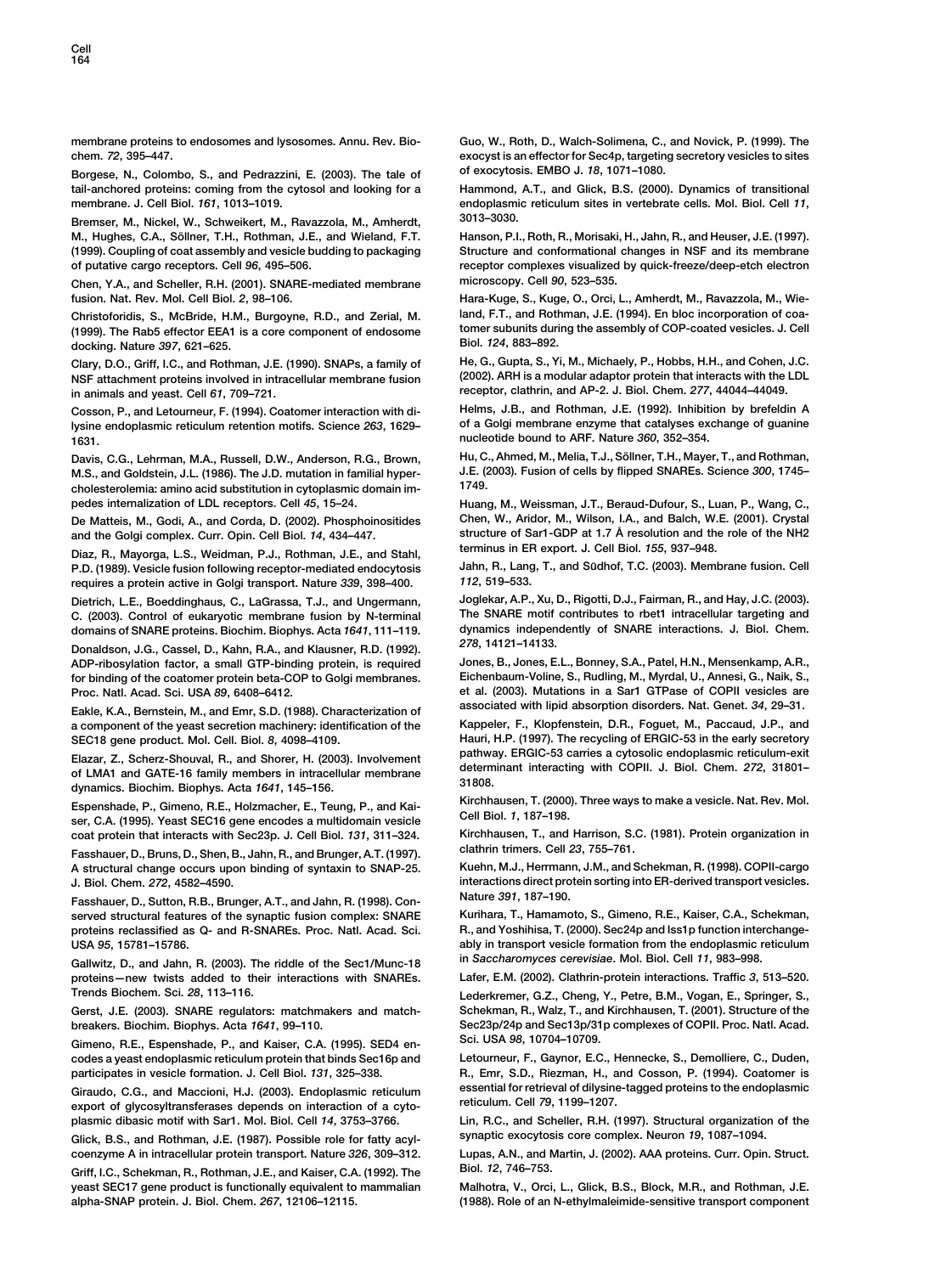**stack. Cell** *54***, 221–227. synthesis. Science** *189***, 347–358.**

**Malkus, P., Jiang, F., and Schekman, R. (2002). Concentrative sort- Palfrey, H.C., and Artalejo, C.R. (2003). Secretion: kiss and run ing of secretory cargo proteins into COPII-coated vesicles. J. Cell caught on film. Curr. Biol.** *13***, R397–R399.**

**Matsuoka, K., Orci, L., Amherdt, M., Bednarek, S.Y., Hamamoto, S., T.H., and Rothman, J.E. (2002). Distinct SNARE complexes mediatreconstituted with purified coat proteins and chemically defined specificity. Proc. Natl. Acad. Sci. USA** *99***, 5424–5429.**

**face structure of the COPII-coated vesicle. Proc. Natl. Acad. Sci. in ER-to-Golgi transport. Yeast** *16***, 979–993. USA** *<sup>98</sup>***, 13705–13709. Pearse, B.M. (1975). Coated vesicles from pig brain: purification and**

**May, A.P., Misura, K.M., Whiteheart, S.W., and Weis, W.I. (1999). biochemical characterization. J. Mol. Biol.** *97***, 93–98.**

Mayer, A., Wickner, W., and Haas, A. (1996). Sec18p (NSF)-driven<br>
release of Sec17p (alpha-SNAP) can precede docking and fusion<br>
of yeast vacuoles. Cell 85, 83–94.<br>
McNew, J.A., Parlati, F., Fukuda, R., Johnston, R.J., Paz

Cargo selection into COPII vesicles is driven by the Sec24p subunit.<br>EMBO J. 21, 6105–6113.<br>Miller E.A. Beilberz T.H. Malkus P.N. Lee M.C. Hamamoto S. Rice, L.M., and Brunger, A.T. (1999). Crystal structure of the vesicula

**Orci, L., and Schekman, R. (2003). Multiple cargo binding sites on transport protein Sec17: implications for SNAP functions for SNAP functions for SNAP functions for SNAP functions for SNAP functions in SNAP function in S complex disassembly. Mol. Cell** *4***, 85–95. the COPII subunit Sec24p ensure capture of diverse membrane proteins into transport vesicles. Cell** *114***, 497–509. Roberg, K.J., Crotwell, M., Espenshade, P., Gimeno, R., and Kaiser,**

**Lupetti, P., Smith, J.D., Geerts, W.J., Koster, A.J., Burger, K.N., of the plasma membrane ATPase from the endoplasmic reticulum. Martone, M.E., et al. (2003). ER-to-Golgi carriers arise through direct en bloc protrusion and multistage maturation of specialized ER exit Roth, T.E., and Porter, K.R. (1964). Yolk protein uptake in the oocyte domains. Dev. Cell** *5***, 583–594. of the mosquito Aedes aegypti L. J. Cell Biol.** *20***, 313–332.**

**Mishra, S.K., Watkins, S.C., and Traub, L.M. (2002). The autosomal Rothman, J.E. (1994). Mechanisms of intracellular protein transport. recessive hypercholesterolemia (ARH) protein interfaces directly Mature 372, 55–63.**<br>with the clathrin-coat machinery. Proc. Natl. Acad. Sci. USA 99, Pothman LE and

Misura, K.M., Bock, J.B., Gorizalez, L.C., Jr., Scheller, R.H., and<br>Weis, W.I. (2002). Three-dimensional structure of the amino-terminal<br>domain of syntaxin 6, a SNAP-25 C homolog. Proc. Natl. Acad. Sci.<br>USA 99, 9184–9189.<br>

Mossessova, E., Bickford, L.C., and Goldberg, J. (2003). SNARE<br>selectivity of the COPII coat. Cell 114, 483–495.<br>Muniz M. Nuclear C. Hauri H.D. and Disputes U. (2000). The Segev, N. (2001). Ypt/Rab GTPases: regulators of p

Muniz, M., Nuoffer, C., Hauri, H.P., and Riezman, H. (2000). The Guest, N. (2001). The Emp24 complex recruits a specific cargo molecule into endoplasmic Sci. STKE 2001, RE11.

*<sup>14</sup>***, 463–467. Munro, S. (2003). Lipid rafts: elusive or illusive? Cell** *<sup>115</sup>***, 377–388.**

Nakamura, N., Yamazaki, S., Sato, K., Nakano, A., Sakaguchi, M., Shaywitz, D.A., Espenshade, P.J., Gimeno, R.E., and Kaiser, C.A.<br>and Mihara, K. (1998). Identification of potential regulatory elements (1997). COPII subunit

**cerevisiae. J. Cell Biol.** *<sup>151</sup>***, 973–984. Nie, Z., Hirsch, D.S., and Randazzo, P.A. (2003). Arf and its many**

Nishimura, N., and Balch, W.E. (1997). A di-acidic signal required<br>for selective export from the endoplasmic reticulum. Science 277, tors implicated in vesicle targeting and fusion. Nature 362, 318–324. **556–558. Springer, S., and Schekman, R. (1998). Nucleation of COPII vesicular**

Novick, P., and Schekman, R. (1979). Secretion and cell-surface coat complex by endoplasmic reticulum to Golgi vesicle SNAREs.<br>growth are blocked in a temperature-sensitive mutant of Saccharo- Science 281, 698–700. **myces cerevisiae. Proc. Natl. Acad. Sci. USA** *76***, 1858–1862. Stephens, D.J., Lin-Marq, N., Pagano, A., Pepperkok, R., and Pac-**

L., and Schekman, R. (1991). Mammalian Sec23p homologue is re-<br>stricted to the endoplasmic reticulum transitional cytoplasm. Proc. Transport vesicles. J. Cell Biol. 158, 1029–1038. **Natl. Acad. Sci. USA** *88***, 8611–8615. Sutton, R.B., Fasshauer, D., Jahn, R., and Brunger, A.T. (1998). Crys-**

**in promoting fusion of transport vesicles with cisternae of the Golgi Palade, G. (1975). Intracellular aspects of the process of protein**

**Biol.** *<sup>159</sup>***, 915–921. Parlati, F., Varlamov, O., Paz, K., McNew, J.A., Hurtado, D., Sollner,** ing membrane fusion in Golgi transport based on combinatorial

**liposomes. Cell** *<sup>93</sup>***, 263–275. Payne, W.E., Kaiser, C.A., Bevis, B.J., Soderholm, J., Fu, D., Sears, Matsuoka, K., Schekman, R., Orci, L., and Heuser, J.E. (2001). Sur- I.B., and Glick, B.S. (2000). Isolation of** *Pichia pastoris* **genes involved**

Crystal structure of the animo-terminal domain of N-eurylinatements<br>sensitive fusion protein. Nat. Cell Biol. 1, 175–182.<br>Mayer, A., Wickner, W., and Haas, A. (1996). Sec18p (NSF)-driven<br>Desired Land Darkow, A. (2000). Fir

**Miller, E., Antonny, B., Hamamoto, S., and Schekman, R. (2002). Rein, U., Andag, U., Duden, R., Schmitt, H.D., and Spang, A. (2002).**

**Miller, E.A., Beilharz, T.H., Malkus, P.N., Lee, M.C., Hamamoto, S., Rice, L.M., and Brunger, A.T. (1999). Crystal structure of the vesicular**

**Mironov, A.A., Mironov, A.A., Jr., Beznoussenko, G.V., Trucco, A., C.A. (1999). LST1 is a SEC24 homologue used for selective export**

with the clathrin-coat machinery. Proc. Nati. Acad. Sci. USA 99,<br>16099–16104.<br>Misura, K.M., Bock, J.B., Gonzalez, L.C., Jr., Scheller, R.H., and<br>Misura, K.M., Bock, J.B., Gonzalez, L.C., Jr., Scheller, R.H., and<br>Nisura, K.

**Sever, S. (2002). Dynamin and endocytosis. Curr. Opin. Cell Biol. reticulum-derived vesicles. J. Cell Biol.** *148***, 925–930.**

**Nicholls, A., Sharp, K.A., and Honig, B. (1991). Protein folding and Shimoni, Y., Kurihara, T., Ravazzola, M., Amherdt, M., Orci, L., and** association: insights from the interfacial and thermodynamic prop-<br>erties of hydrocarbons. Proteins 11, 281–296.<br>cerevisiae. J. Cell Biol. 151. 973–984.<br>cerevisiae. J. Cell Biol. 151. 973–984.

**Söllner, T., Whiteheart, S.W., Brunner, M., Erdjument-Bromage, H.,**<br>Michimure, N., end Beleh W.E. (1993), A di esidie signal required Geromanos, S., Tempst, P., and Rothman, J.E. (1993). SNAP recep-

Novick, P., Field, C., and Schekman, R. (1980). Identification of 23 caud, J.P. (2000). COPI-coated ER-to-Golgi transport complexes complementation groups required for post-translational events in segregate from COPII in c

**Orci, L., Ravazzola, M., Meda, P., Holcomb, C., Moore, H.P., Hicke, Supek, F., Madden, D.T., Hamamoto, S., Orci, L., and Schekman,**